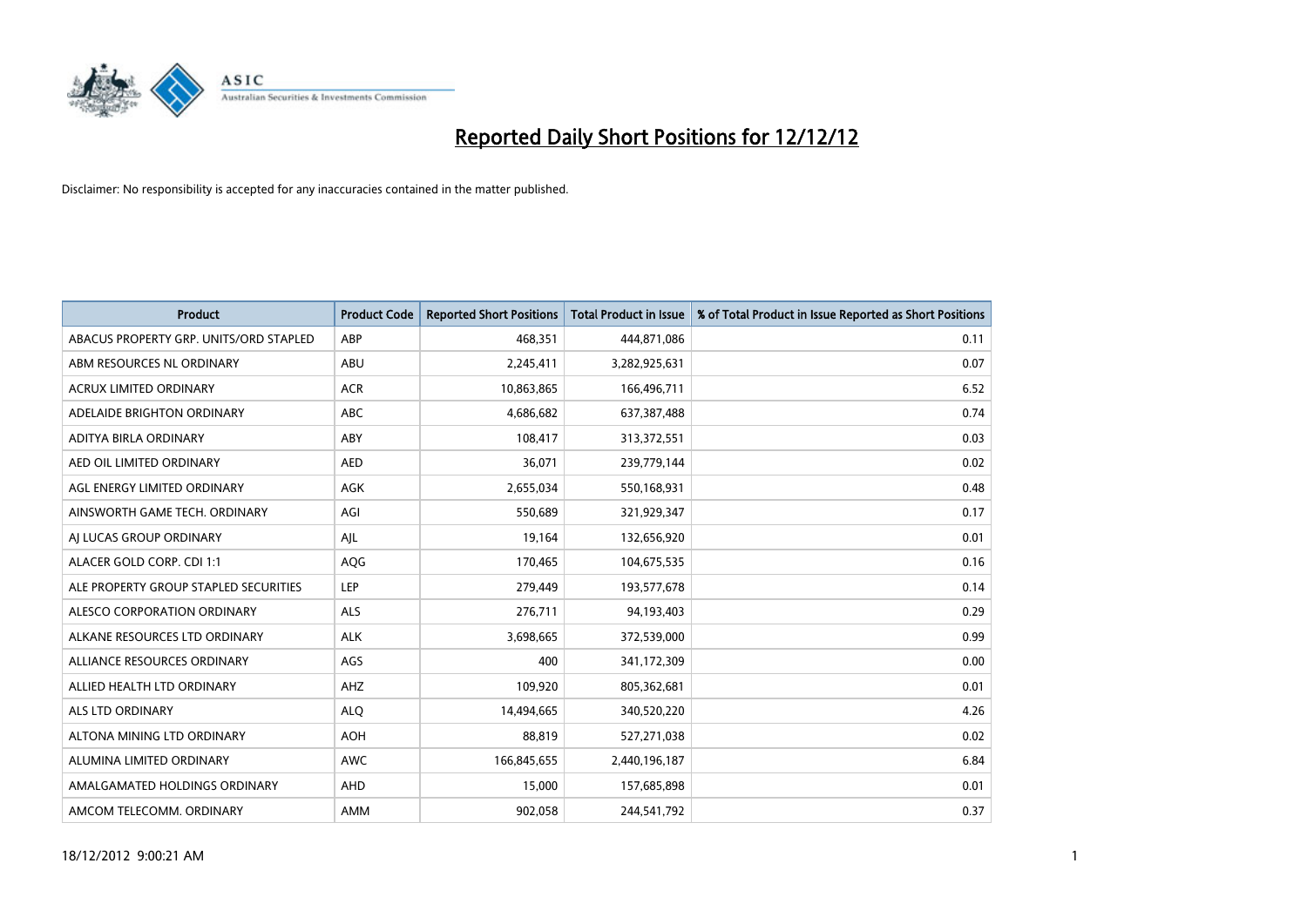

| <b>Product</b>                          | <b>Product Code</b> | <b>Reported Short Positions</b> | <b>Total Product in Issue</b> | % of Total Product in Issue Reported as Short Positions |
|-----------------------------------------|---------------------|---------------------------------|-------------------------------|---------------------------------------------------------|
| AMCOR LIMITED ORDINARY                  | <b>AMC</b>          | 2,704,082                       | 1,206,684,923                 | 0.22                                                    |
| AMP LIMITED ORDINARY                    | AMP                 | 8,256,125                       | 2,930,423,546                 | 0.28                                                    |
| AMPELLA MINING ORDINARY                 | <b>AMX</b>          | 3,885,334                       | 247,500,493                   | 1.57                                                    |
| ANGLOGOLD ASHANTI CDI 5:1               | AGG                 | 500                             | 89,207,765                    | 0.00                                                    |
| ANSELL LIMITED ORDINARY                 | <b>ANN</b>          | 3,856,673                       | 130,768,652                   | 2.95                                                    |
| ANTARES ENERGY LTD ORDINARY             | <b>AZZ</b>          | 498,482                         | 257,000,000                   | 0.19                                                    |
| ANZ BANKING GRP LTD ORDINARY            | ANZ                 | 10,243,512                      | 2,721,234,961                 | 0.38                                                    |
| APA GROUP STAPLED SECURITIES            | <b>APA</b>          | 8,335,489                       | 823,540,679                   | 1.01                                                    |
| APN NEWS & MEDIA ORDINARY               | <b>APN</b>          | 15,409,071                      | 661,526,586                   | 2.33                                                    |
| AOUARIUS PLATINUM. ORDINARY             | <b>AOP</b>          | 13,748,986                      | 486,851,336                   | 2.82                                                    |
| AQUILA RESOURCES ORDINARY               | <b>AQA</b>          | 8,761,099                       | 411,804,442                   | 2.13                                                    |
| ARAFURA RESOURCE LTD ORDINARY           | ARU                 | 4,106,561                       | 441,270,644                   | 0.93                                                    |
| ARB CORPORATION ORDINARY                | ARP                 | 87,022                          | 72,481,302                    | 0.12                                                    |
| ARDENT LEISURE GROUP STAPLED SECURITIES | AAD                 | 656,471                         | 397,774,513                   | 0.17                                                    |
| ARGO INVESTMENTS ORDINARY               | <b>ARG</b>          | 183                             | 628,781,353                   | 0.00                                                    |
| ARISTOCRAT LEISURE ORDINARY             | <b>ALL</b>          | 14,052,448                      | 551,418,047                   | 2.55                                                    |
| ARRIUM LTD ORDINARY                     | ARI                 | 5,584,540                       | 1,351,527,328                 | 0.41                                                    |
| ASCIANO LIMITED ORDINARY                | <b>AIO</b>          | 3,536,131                       | 975,385,664                   | 0.36                                                    |
| ASG GROUP LIMITED ORDINARY              | <b>ASZ</b>          | 1,382,346                       | 206,720,839                   | 0.67                                                    |
| ASPEN GROUP ORD/UNITS STAPLED           | <b>APZ</b>          | 274,149                         | 1,197,188,521                 | 0.02                                                    |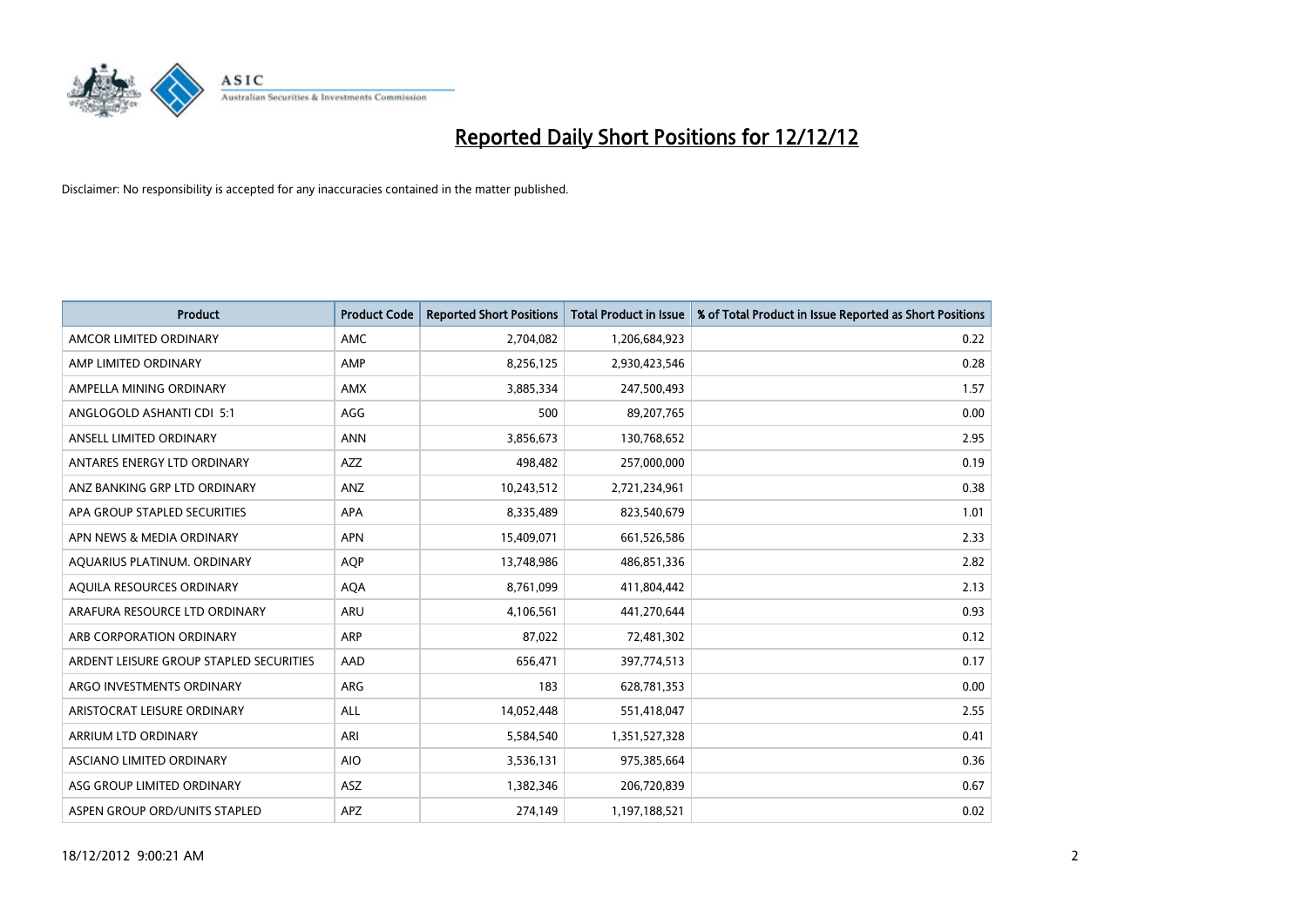

| <b>Product</b>                          | <b>Product Code</b> | <b>Reported Short Positions</b> | Total Product in Issue | % of Total Product in Issue Reported as Short Positions |
|-----------------------------------------|---------------------|---------------------------------|------------------------|---------------------------------------------------------|
| ASPIRE MINING LTD ORDINARY              | AKM                 | 42.061                          | 620,594,556            | 0.01                                                    |
| ASTRO JAP PROP GROUP STAPLED SECURITIES | AIA                 | 1,593                           | 58,445,002             | 0.00                                                    |
| ASX LIMITED ORDINARY                    | <b>ASX</b>          | 3,854,905                       | 175,136,729            | 2.20                                                    |
| ATLAS IRON LIMITED ORDINARY             | <b>AGO</b>          | 9,936,940                       | 909,718,409            | 1.09                                                    |
| AURIZON HOLDINGS LTD ORDINARY           | AZI                 | 14,847,596                      | 2,137,284,503          | 0.69                                                    |
| AURORA OIL & GAS ORDINARY               | <b>AUT</b>          | 5,765,141                       | 447,885,778            | 1.29                                                    |
| AUSDRILL LIMITED ORDINARY               | <b>ASL</b>          | 6,046,826                       | 309,385,296            | 1.95                                                    |
| AUSENCO LIMITED ORDINARY                | AAX                 | 907,351                         | 123,872,665            | 0.73                                                    |
| AUSTAL LIMITED ORDINARY                 | ASB                 | 3,358,110                       | 319,876,994            | 1.05                                                    |
| AUSTIN ENGINEERING ORDINARY             | <b>ANG</b>          | 474,626                         | 72,314,403             | 0.66                                                    |
| AUSTRALAND PROPERTY STAPLED SECURITY    | <b>ALZ</b>          | 656,014                         | 576,846,597            | 0.11                                                    |
| AUSTRALIAN AGRICULT, ORDINARY           | AAC                 | 649,642                         | 312,905,085            | 0.21                                                    |
| AUSTRALIAN INFRASTR. UNITS/ORDINARY     | <b>AIX</b>          | 870,335                         | 620,733,944            | 0.14                                                    |
| AUSTRALIAN PHARM, ORDINARY              | API                 | 313,340                         | 488,115,883            | 0.06                                                    |
| AVIENNINGS LIMITED ORDINARY             | <b>AVI</b>          | 175,000                         | 274,588,694            | 0.06                                                    |
| AWE LIMITED ORDINARY                    | AWE                 | 3,995,955                       | 522,116,985            | 0.77                                                    |
| AZIMUTH RES LTD ORDINARY                | <b>AZH</b>          | 1,439,405                       | 422,454,886            | 0.34                                                    |
| BANDANNA ENERGY ORDINARY                | <b>BND</b>          | 14,618,772                      | 528,481,199            | 2.77                                                    |
| <b>BANK OF OUEENSLAND, ORDINARY</b>     | <b>BOO</b>          | 7,179,569                       | 308,797,224            | 2.33                                                    |
| <b>BASE RES LIMITED ORDINARY</b>        | <b>BSE</b>          | 466.341                         | 560,440,029            | 0.08                                                    |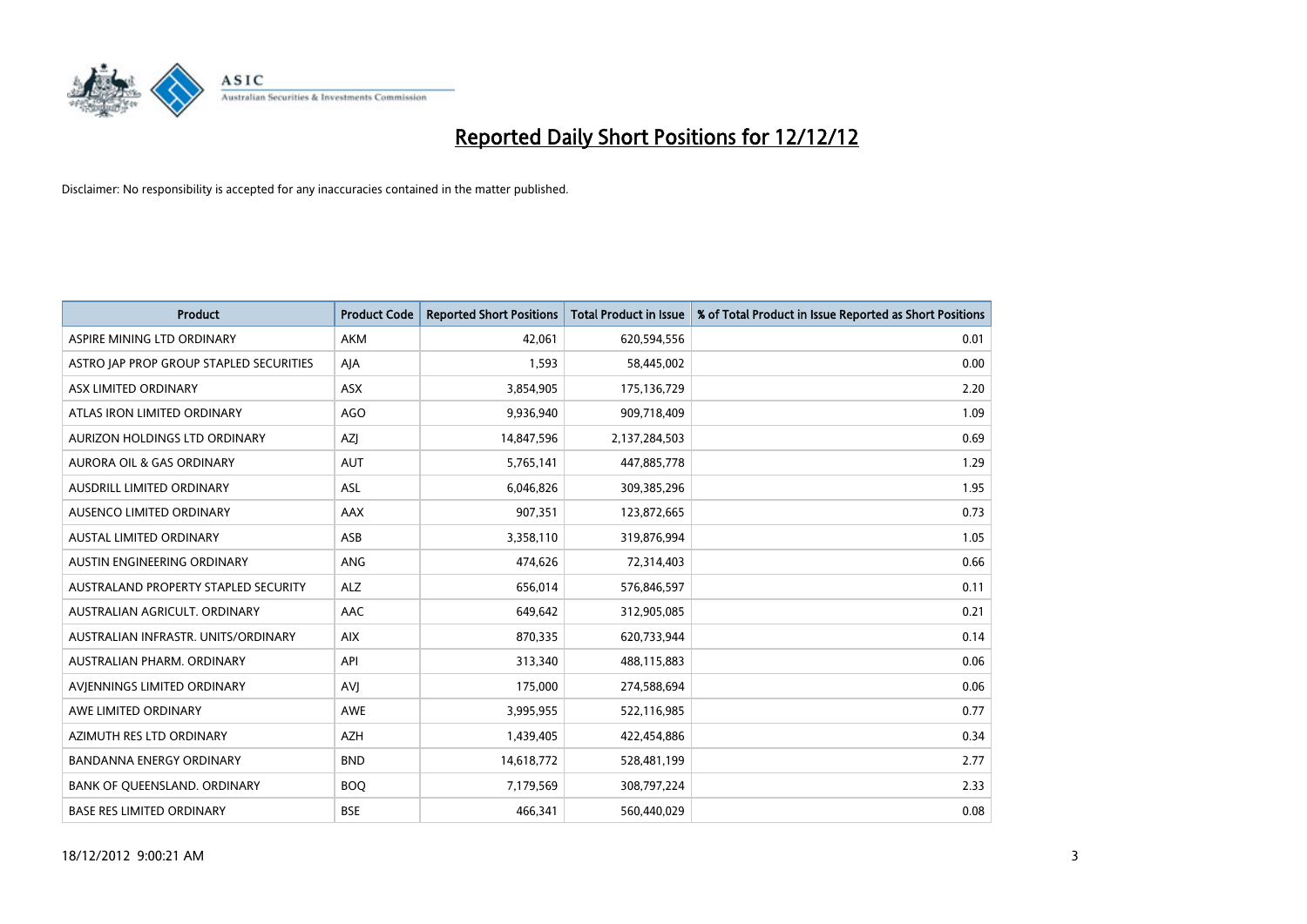

| <b>Product</b>                          | <b>Product Code</b> | <b>Reported Short Positions</b> | <b>Total Product in Issue</b> | % of Total Product in Issue Reported as Short Positions |
|-----------------------------------------|---------------------|---------------------------------|-------------------------------|---------------------------------------------------------|
| <b>BATHURST RESOURCES ORDINARY</b>      | <b>BTU</b>          | 41,065,622                      | 697,247,997                   | 5.89                                                    |
| BC IRON LIMITED ORDINARY                | <b>BCI</b>          | 541,241                         | 103,861,000                   | 0.52                                                    |
| <b>BEACH ENERGY LIMITED ORDINARY</b>    | <b>BPT</b>          | 19,926,999                      | 1,263,677,572                 | 1.58                                                    |
| BEADELL RESOURCE LTD ORDINARY           | <b>BDR</b>          | 12,349,294                      | 742,204,752                   | 1.66                                                    |
| BENDIGO AND ADELAIDE ORDINARY           | <b>BEN</b>          | 9,173,837                       | 402,290,277                   | 2.28                                                    |
| BERKELEY RESOURCES ORDINARY             | <b>BKY</b>          | 179,585                         | 179,393,273                   | 0.10                                                    |
| <b>BHP BILLITON LIMITED ORDINARY</b>    | <b>BHP</b>          | 7,923,615                       | 3,211,691,105                 | 0.25                                                    |
| <b>BILLABONG ORDINARY</b>               | <b>BBG</b>          | 4,691,937                       | 478,944,292                   | 0.98                                                    |
| <b>BLACKTHORN RESOURCES ORDINARY</b>    | <b>BTR</b>          | 255,056                         | 164,285,950                   | 0.16                                                    |
| BLUESCOPE STEEL LTD DEFERRED SETTLEMENT | <b>BSLDA</b>        | 619,025                         | 558,197,542                   | 0.11                                                    |
| <b>BOART LONGYEAR ORDINARY</b>          | <b>BLY</b>          | 6,135,347                       | 461,163,412                   | 1.33                                                    |
| <b>BOOM LOGISTICS ORDINARY</b>          | <b>BOL</b>          | 86,315                          | 468,663,585                   | 0.02                                                    |
| BORAL LIMITED. ORDINARY                 | <b>BLD</b>          | 47,718,797                      | 766,235,816                   | 6.23                                                    |
| <b>BOUGAINVILLE COPPER ORDINARY</b>     | <b>BOC</b>          |                                 | 401,062,500                   | 0.00                                                    |
| <b>BRADKEN LIMITED ORDINARY</b>         | <b>BKN</b>          | 11,130,711                      | 169,240,662                   | 6.58                                                    |
| <b>BRAMBLES LIMITED ORDINARY</b>        | <b>BXB</b>          | 4,825,011                       | 1,556,357,620                 | 0.31                                                    |
| BREVILLE GROUP LTD ORDINARY             | <b>BRG</b>          | 830,444                         | 130,095,322                   | 0.64                                                    |
| <b>BRICKWORKS LIMITED ORDINARY</b>      | <b>BKW</b>          | 65,578                          | 147,818,132                   | 0.04                                                    |
| <b>BROCKMAN MINING LTD ORDINARY</b>     | <b>BCK</b>          | 91,872                          | 7,224,094,327                 | 0.00                                                    |
| BT INVESTMENT MNGMNT ORDINARY           | <b>BTT</b>          | 41,057                          | 268,989,279                   | 0.02                                                    |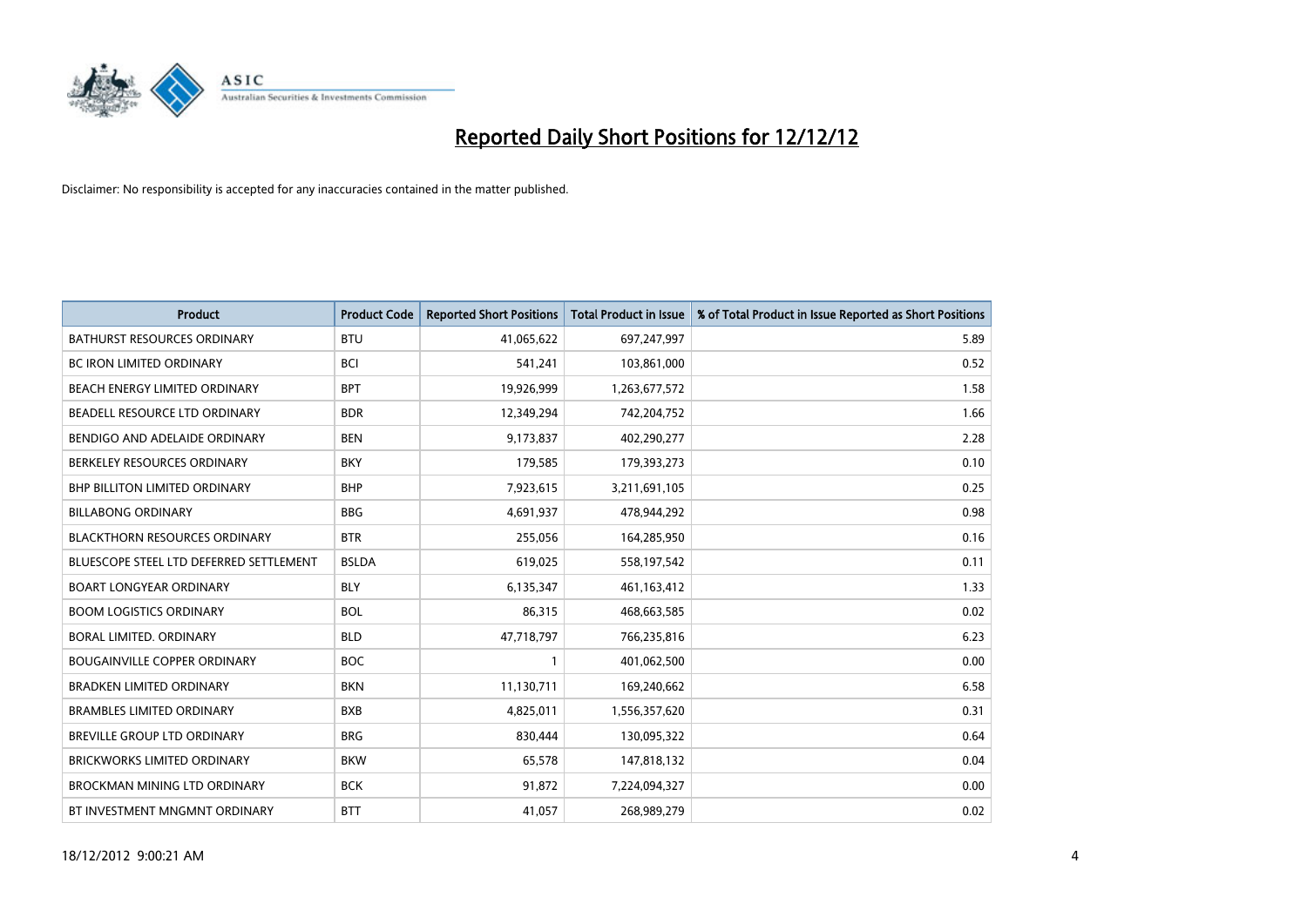

| <b>Product</b>                          | <b>Product Code</b> | <b>Reported Short Positions</b> | <b>Total Product in Issue</b> | % of Total Product in Issue Reported as Short Positions |
|-----------------------------------------|---------------------|---------------------------------|-------------------------------|---------------------------------------------------------|
| <b>BURU ENERGY ORDINARY</b>             | <b>BRU</b>          | 10,920,947                      | 266,312,599                   | 4.10                                                    |
| <b>BWP TRUST ORDINARY UNITS</b>         | <b>BWP</b>          | 2,691,690                       | 533,645,790                   | 0.50                                                    |
| CABCHARGE AUSTRALIA ORDINARY            | CAB                 | 5,774,033                       | 120,430,683                   | 4.79                                                    |
| CALIBRE GROUP LTD ORDINARY              | <b>CGH</b>          | 513,535                         | 307,378,401                   | 0.17                                                    |
| CALTEX AUSTRALIA ORDINARY               | <b>CTX</b>          | 4,424,616                       | 270,000,000                   | 1.64                                                    |
| CAPE LAMBERT RES LTD ORDINARY           | <b>CFE</b>          | 940,186                         | 689,108,792                   | 0.14                                                    |
| CARABELLA RES LTD ORDINARY              | <b>CLR</b>          | 48.908                          | 133,642,797                   | 0.04                                                    |
| <b>CARBON ENERGY ORDINARY</b>           | <b>CNX</b>          | 48,071                          | 778,451,954                   | 0.01                                                    |
| CARDNO LIMITED ORDINARY                 | CDD                 | 5,775,539                       | 139,770,442                   | 4.13                                                    |
| <b>CARINDALE PROPERTY UNIT</b>          | <b>CDP</b>          | 42,174                          | 70,000,000                    | 0.06                                                    |
| CARNARVON PETROLEUM ORDINARY            | <b>CVN</b>          | 1,086,156                       | 937,257,700                   | 0.12                                                    |
| CARSALES.COM LTD ORDINARY               | <b>CRZ</b>          | 6,923,445                       | 235,760,995                   | 2.94                                                    |
| <b>CASH CONVERTERS ORDINARY</b>         | CCV                 | 828,000                         | 385,361,025                   | 0.21                                                    |
| CEDAR WOODS PROP. ORDINARY              | <b>CWP</b>          | 5.001                           | 73,047,793                    | 0.01                                                    |
| CENTRAL PETROLEUM ORDINARY              | <b>CTP</b>          | 206,268                         | 1,386,978,365                 | 0.01                                                    |
| CENTRO RETAIL AUST ORD/UNIT STAPLED SEC | <b>CRF</b>          | 5,156,020                       | 1,427,391,696                 | 0.36                                                    |
| <b>CERAMIC FUEL CELLS ORDINARY</b>      | <b>CFU</b>          | 392                             | 1,559,231,320                 | 0.00                                                    |
| CFS RETAIL TRUST GRP STAPLED SECURITIES | <b>CFX</b>          | 34,404,082                      | 2,828,495,659                 | 1.22                                                    |
| CHALLENGER DIV.PRO. STAPLED UNITS       | <b>CDI</b>          | 52,071                          | 214,101,013                   | 0.02                                                    |
| <b>CHALLENGER LIMITED ORDINARY</b>      | <b>CGF</b>          | 6,852,578                       | 544,652,710                   | 1.26                                                    |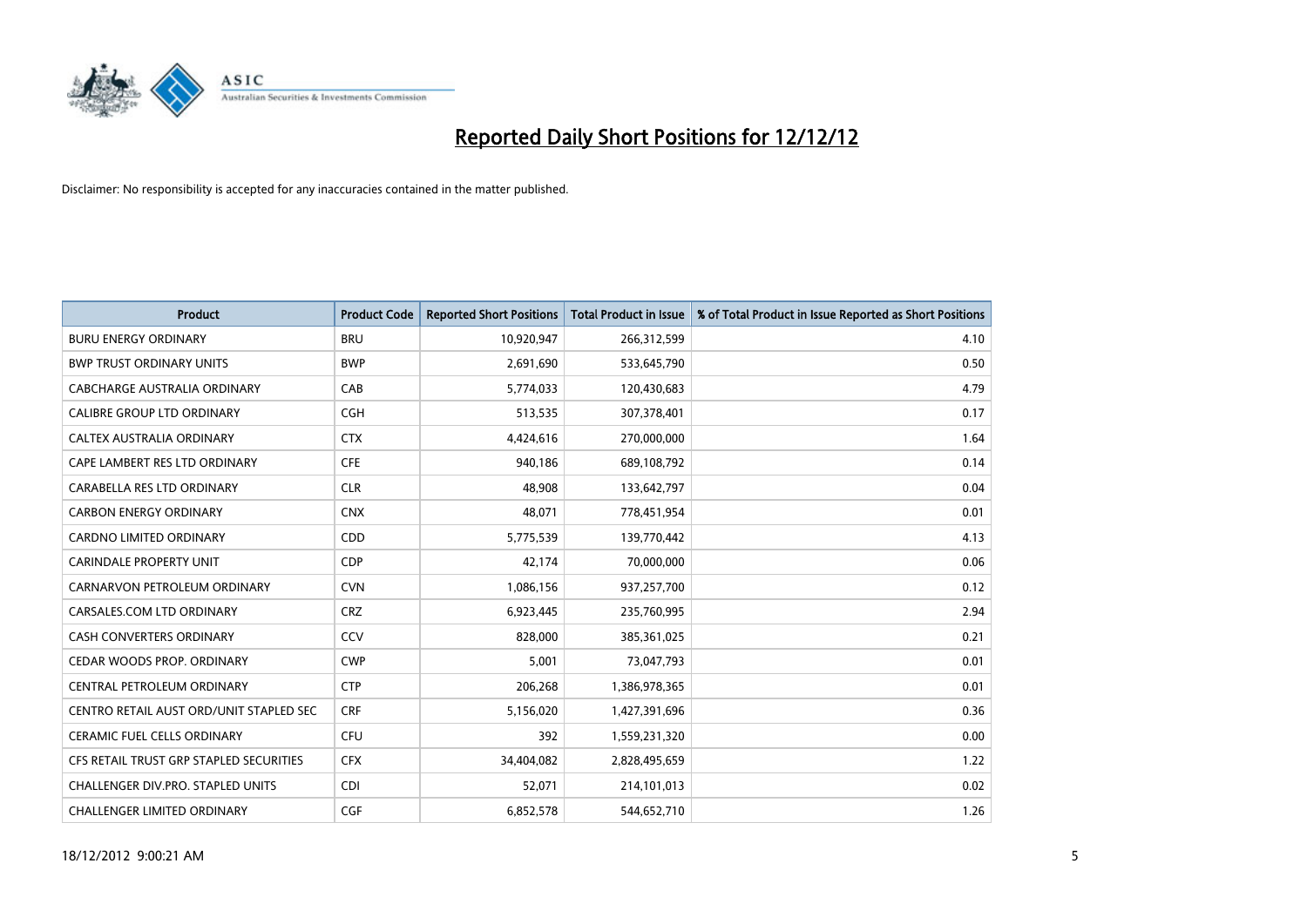

| <b>Product</b>                          | <b>Product Code</b> | <b>Reported Short Positions</b> | <b>Total Product in Issue</b> | % of Total Product in Issue Reported as Short Positions |
|-----------------------------------------|---------------------|---------------------------------|-------------------------------|---------------------------------------------------------|
| CHARTER HALL GROUP STAPLED US PROHIBIT. | <b>CHC</b>          | 401,294                         | 298,730,356                   | 0.13                                                    |
| <b>CHARTER HALL RETAIL UNITS</b>        | <b>COR</b>          | 667,085                         | 334,098,571                   | 0.20                                                    |
| <b>CHORUS LIMITED ORDINARY</b>          | <b>CNU</b>          | 1,008,382                       | 385,082,123                   | 0.26                                                    |
| CITIGOLD CORP LTD ORDINARY              | <b>CTO</b>          | 1,363,288                       | 1,352,907,765                 | 0.10                                                    |
| <b>CLOUGH LIMITED ORDINARY</b>          | <b>CLO</b>          | 96,597                          | 775,259,839                   | 0.01                                                    |
| <b>CNPR GRP UNITS/ORD STAPLED</b>       | <b>CNP</b>          | 2,537                           | 972,414,514                   | 0.00                                                    |
| COAL OF AFRICA LTD ORDINARY             | <b>CZA</b>          | 67,650                          | 800,951,034                   | 0.01                                                    |
| COALSPUR MINES LTD ORDINARY             | <b>CPL</b>          | 13,620,146                      | 620,729,899                   | 2.19                                                    |
| COCA-COLA AMATIL ORDINARY               | <b>CCL</b>          | 4,568,580                       | 762,133,414                   | 0.60                                                    |
| <b>COCHLEAR LIMITED ORDINARY</b>        | <b>COH</b>          | 4,872,854                       | 57,026,689                    | 8.54                                                    |
| COCKATOO COAL ORDINARY                  | <b>COK</b>          | 16,544,189                      | 1,016,746,908                 | 1.63                                                    |
| <b>CODAN LIMITED ORDINARY</b>           | <b>CDA</b>          | 50,001                          | 176,862,573                   | 0.03                                                    |
| COLLINS FOODS LTD ORDINARY              | <b>CKF</b>          | 320,971                         | 93,000,003                    | 0.35                                                    |
| COMMONWEALTH BANK, ORDINARY             | <b>CBA</b>          | 14,162,205                      | 1,609,180,841                 | 0.88                                                    |
| <b>COMMONWEALTH PROP ORDINARY UNITS</b> | <b>CPA</b>          | 15,711,491                      | 2,347,003,413                 | 0.67                                                    |
| <b>COMPASS RESOURCES ORDINARY</b>       | <b>CMR</b>          | 7,472                           | 1,403,744,100                 | 0.00                                                    |
| COMPUTERSHARE LTD ORDINARY              | <b>CPU</b>          | 10,863,776                      | 555,664,059                   | 1.96                                                    |
| CONTINENTAL COAL LTD ORDINARY           | CCC                 | 983                             | 473,061,772                   | 0.00                                                    |
| <b>COOPER ENERGY LTD ORDINARY</b>       | <b>COE</b>          | 274,080                         | 328,694,257                   | 0.08                                                    |
| CORP TRAVEL LIMITED ORDINARY            | <b>CTD</b>          | 134,863                         | 74,971,020                    | 0.18                                                    |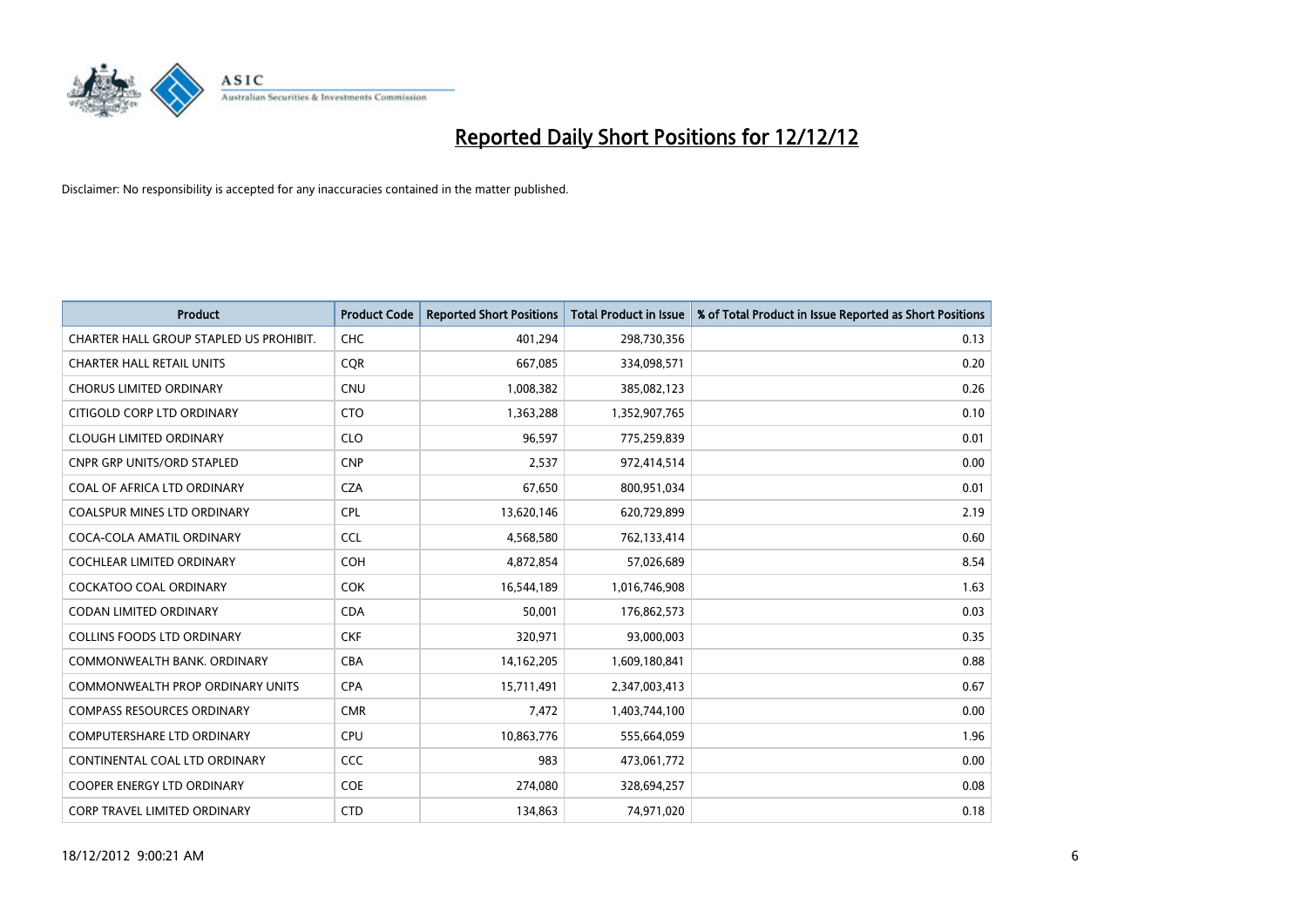

| <b>Product</b>                     | <b>Product Code</b> | <b>Reported Short Positions</b> | Total Product in Issue | % of Total Product in Issue Reported as Short Positions |
|------------------------------------|---------------------|---------------------------------|------------------------|---------------------------------------------------------|
| <b>CREDIT CORP GROUP ORDINARY</b>  | <b>CCP</b>          | 48.856                          | 45,932,899             | 0.11                                                    |
| CROMWELL PROP STAPLED SECURITIES   | <b>CMW</b>          | 9,262,408                       | 1,225,539,033          | 0.76                                                    |
| <b>CROWN LIMITED ORDINARY</b>      | <b>CWN</b>          | 4,032,115                       | 728,394,185            | 0.55                                                    |
| <b>CSG LIMITED ORDINARY</b>        | CSV                 | 519,326                         | 280,426,698            | 0.19                                                    |
| <b>CSL LIMITED ORDINARY</b>        | <b>CSL</b>          | 2,584,518                       | 501,620,777            | 0.52                                                    |
| <b>CSR LIMITED ORDINARY</b>        | <b>CSR</b>          | 44,368,525                      | 506,000,315            | 8.77                                                    |
| <b>CUDECO LIMITED ORDINARY</b>     | CDU                 | 5,594,185                       | 188,343,961            | 2.97                                                    |
| DART ENERGY LTD ORDINARY           | <b>DTE</b>          | 15,521,123                      | 878,168,388            | 1.77                                                    |
| DAVID JONES LIMITED ORDINARY       | <b>DIS</b>          | 57,678,675                      | 531,788,775            | 10.85                                                   |
| DECMIL GROUP LIMITED ORDINARY      | <b>DCG</b>          | 1,264,597                       | 168,203,219            | 0.75                                                    |
| DEVINE LIMITED ORDINARY            | <b>DVN</b>          | 254,481                         | 158,730,556            | 0.16                                                    |
| DEXUS PROPERTY GROUP STAPLED UNITS | <b>DXS</b>          | 12,150,285                      | 4,839,024,176          | 0.25                                                    |
| DISCOVERY METALS LTD ORDINARY      | <b>DML</b>          | 3,734,157                       | 486,986,451            | 0.77                                                    |
| DOMINO PIZZA ENTERPR ORDINARY      | <b>DMP</b>          | 48.459                          | 70,192,674             | 0.07                                                    |
| DORAY MINERALS LTD ORDINARY        | <b>DRM</b>          | 105,000                         | 139,200,101            | 0.08                                                    |
| DOWNER EDI LIMITED ORDINARY        | <b>DOW</b>          | 10,711,433                      | 429,100,296            | 2.50                                                    |
| DRILLSEARCH ENERGY ORDINARY        | <b>DLS</b>          | 1,671,885                       | 401,730,663            | 0.42                                                    |
| DUET GROUP STAPLED US PROHIBIT.    | <b>DUE</b>          | 3,508,855                       | 1,158,216,750          | 0.30                                                    |
| DULUXGROUP LIMITED ORDINARY        | <b>DLX</b>          | 8,739,508                       | 368,984,902            | 2.37                                                    |
| <b>DWS LTD ORDINARY</b>            | <b>DWS</b>          | 100,015                         | 132,362,763            | 0.08                                                    |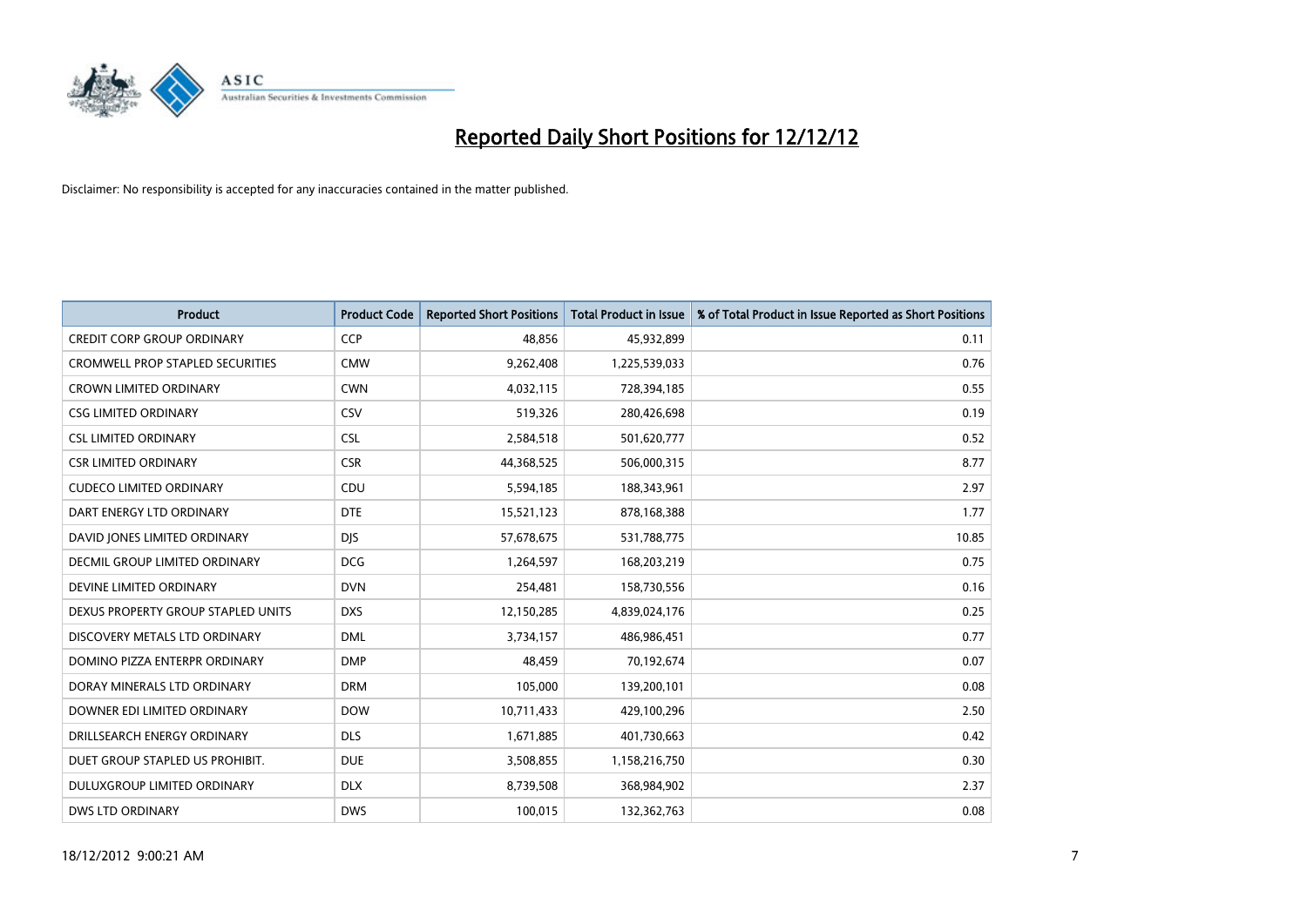

| <b>Product</b>                          | <b>Product Code</b> | <b>Reported Short Positions</b> | <b>Total Product in Issue</b> | % of Total Product in Issue Reported as Short Positions |
|-----------------------------------------|---------------------|---------------------------------|-------------------------------|---------------------------------------------------------|
| ECHO ENTERTAINMENT ORDINARY             | <b>EGP</b>          | 8,892,280                       | 825,672,730                   | 1.08                                                    |
| ELDERS LIMITED ORDINARY                 | <b>ELD</b>          | 19,283,464                      | 448,598,480                   | 4.30                                                    |
| ELEMENTAL MINERALS ORDINARY             | <b>ELM</b>          | 119,761                         | 280,156,422                   | 0.04                                                    |
| ELEMENTOS LIMITED ORDINARY              | <b>ELT</b>          | 16                              | 148,352,638                   | 0.00                                                    |
| <b>EMECO HOLDINGS ORDINARY</b>          | <b>EHL</b>          | 8,133,795                       | 599,675,707                   | 1.36                                                    |
| <b>ENDEAVOUR MIN CORP CDI 1:1</b>       | <b>EVR</b>          | 47,485                          | 126,365,941                   | 0.04                                                    |
| <b>ENERGY RESOURCES ORDINARY 'A'</b>    | <b>ERA</b>          | 6,924,416                       | 517,725,062                   | 1.34                                                    |
| <b>ENERGY WORLD CORPOR. ORDINARY</b>    | <b>EWC</b>          | 21,071,145                      | 1,734,166,672                 | 1.22                                                    |
| <b>ENVESTRA LIMITED ORDINARY</b>        | <b>ENV</b>          | 11,663,628                      | 1,603,333,497                 | 0.73                                                    |
| EQUATORIAL RES LTD ORDINARY             | EQX                 | 127,300                         | 117,235,353                   | 0.11                                                    |
| EVOLUTION MINING LTD ORDINARY           | <b>EVN</b>          | 3,775,791                       | 708,092,989                   | 0.53                                                    |
| FAIRFAX MEDIA LTD ORDINARY              | <b>FXI</b>          | 282,303,094                     | 2,351,955,725                 | 12.00                                                   |
| FAR LTD ORDINARY                        | <b>FAR</b>          | 21,000,000                      | 2,499,846,742                 | 0.84                                                    |
| FKP PROPERTY GROUP STAPLED SEC. DEF SET | <b>FKPDA</b>        | 5,002,324                       | 321,573,770                   | 1.56                                                    |
| FLEETWOOD CORP ORDINARY                 | <b>FWD</b>          | 2,492,633                       | 60,033,258                    | 4.15                                                    |
| FLETCHER BUILDING ORDINARY              | <b>FBU</b>          | 6,212,424                       | 684,793,538                   | 0.91                                                    |
| FLEXIGROUP LIMITED ORDINARY             | <b>FXL</b>          | 205,735                         | 287,469,669                   | 0.07                                                    |
| <b>FLIGHT CENTRE ORDINARY</b>           | <b>FLT</b>          | 12,026,553                      | 100,160,128                   | 12.01                                                   |
| FLINDERS MINES LTD ORDINARY             | <b>FMS</b>          | 774,629                         | 1,821,300,404                 | 0.04                                                    |
| FOCUS MINERALS LTD ORDINARY             | <b>FML</b>          | 768,402                         | 4,320,773,701                 | 0.02                                                    |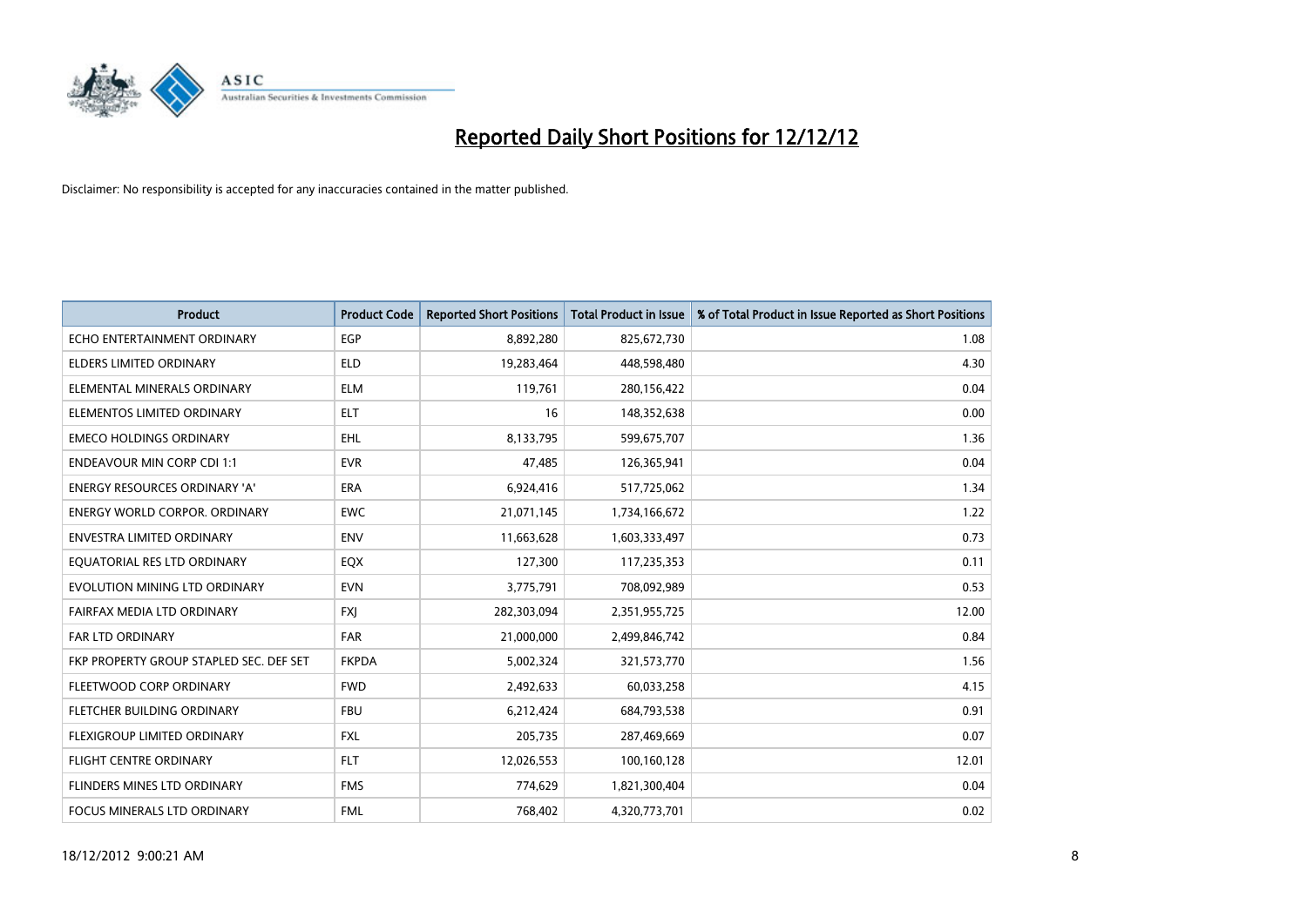

| <b>Product</b>                            | <b>Product Code</b> | <b>Reported Short Positions</b> | <b>Total Product in Issue</b> | % of Total Product in Issue Reported as Short Positions |
|-------------------------------------------|---------------------|---------------------------------|-------------------------------|---------------------------------------------------------|
| FONTERRA SHARE FUND ORDINARY UNITS        | <b>FSF</b>          | 72,639                          | 95,454,540                    | 0.08                                                    |
| FORGE GROUP LIMITED ORDINARY              | FGE                 | 80,287                          | 86,169,014                    | 0.09                                                    |
| FORTESCUE METALS GRP ORDINARY             | <b>FMG</b>          | 184,110,313                     | 3,113,798,659                 | 5.91                                                    |
| <b>G.U.D. HOLDINGS ORDINARY</b>           | GUD                 | 1,655,966                       | 71,341,319                    | 2.32                                                    |
| <b>G8 EDUCATION LIMITED ORDINARY</b>      | <b>GEM</b>          | 107,680                         | 246,048,593                   | 0.04                                                    |
| <b>GALAXY RESOURCES ORDINARY</b>          | <b>GXY</b>          | 2,861,103                       | 536,359,341                   | 0.53                                                    |
| <b>GENETIC TECHNOLOGIES ORDINARY</b>      | <b>GTG</b>          | 818,100                         | 474,971,819                   | 0.17                                                    |
| <b>GEODYNAMICS LIMITED ORDINARY</b>       | GDY                 | 850                             | 406,452,608                   | 0.00                                                    |
| <b>GINDALBIE METALS LTD ORDINARY</b>      | <b>GBG</b>          | 27,896,130                      | 1,404,350,200                 | 1.99                                                    |
| <b>GOODMAN FIELDER, ORDINARY</b>          | GFF                 | 30,666,915                      | 1,955,559,207                 | 1.57                                                    |
| <b>GOODMAN GROUP STAPLED US PROHIBIT.</b> | <b>GMG</b>          | 10,429,411                      | 1,701,681,304                 | 0.61                                                    |
| <b>GPT GROUP STAPLED SEC.</b>             | <b>GPT</b>          | 6,572,071                       | 1,766,785,075                 | 0.37                                                    |
| <b>GRAINCORP LIMITED A CLASS ORDINARY</b> | <b>GNC</b>          | 1,390,193                       | 228,241,481                   | 0.61                                                    |
| <b>GRANGE RESOURCES, ORDINARY</b>         | <b>GRR</b>          | 1,481,624                       | 1,155,487,102                 | 0.13                                                    |
| <b>GREENLAND MIN EN LTD ORDINARY</b>      | GGG                 | 4,780,898                       | 567,912,409                   | 0.84                                                    |
| <b>GRYPHON MINERALS LTD ORDINARY</b>      | GRY                 | 16,856,047                      | 400,464,983                   | 4.21                                                    |
| <b>GUILDFORD COAL LTD ORDINARY</b>        | <b>GUF</b>          | 1,417,481                       | 521,046,899                   | 0.27                                                    |
| <b>GUNNS LIMITED ORDINARY</b>             | <b>GNS</b>          | 51,528,090                      | 848,401,559                   | 6.07                                                    |
| <b>GWA GROUP LTD ORDINARY</b>             | <b>GWA</b>          | 11,385,626                      | 304,706,899                   | 3.74                                                    |
| <b>HARVEY NORMAN ORDINARY</b>             | <b>HVN</b>          | 118,820,064                     | 1,062,316,784                 | 11.18                                                   |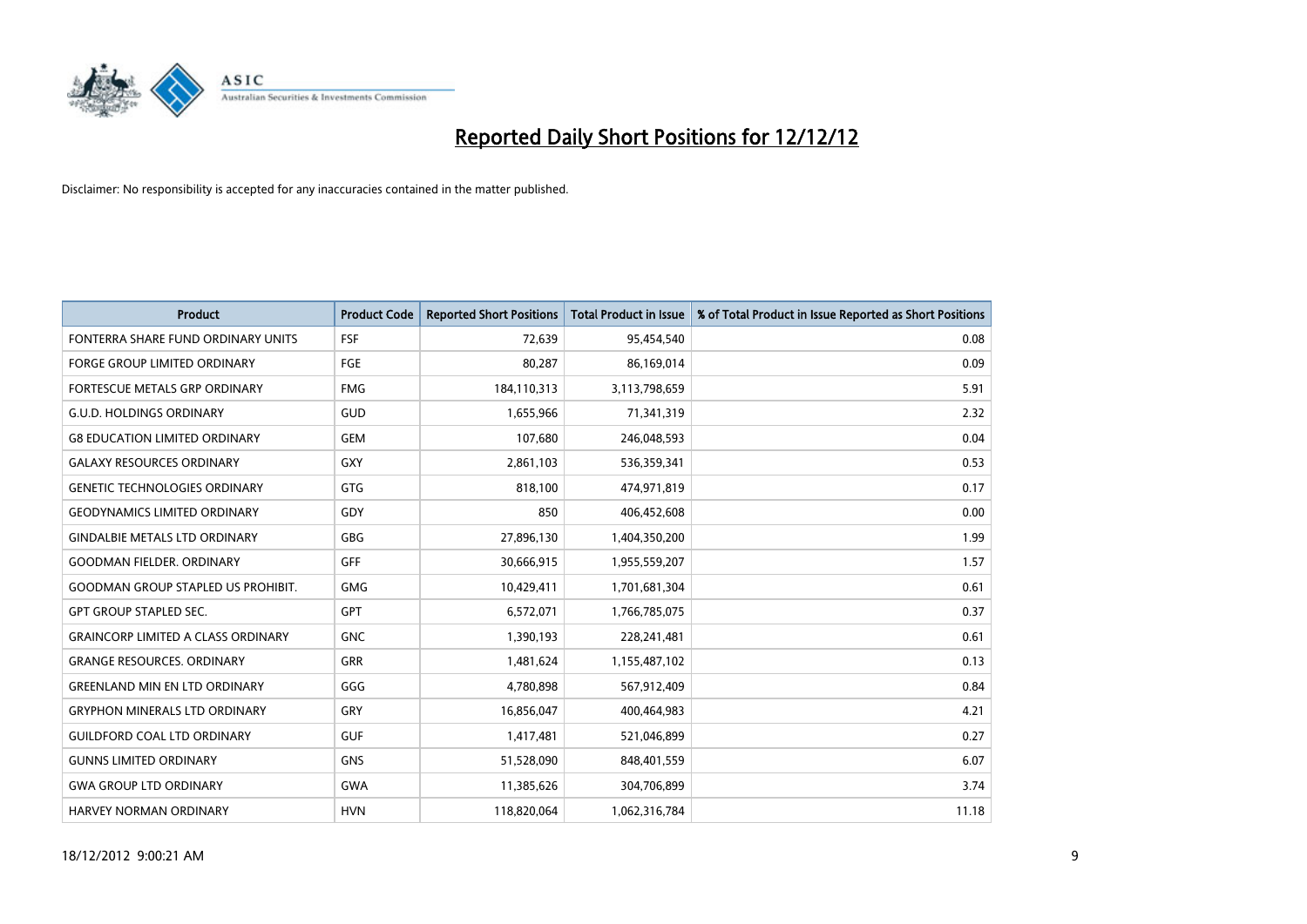

| <b>Product</b>                        | <b>Product Code</b> | <b>Reported Short Positions</b> | <b>Total Product in Issue</b> | % of Total Product in Issue Reported as Short Positions |
|---------------------------------------|---------------------|---------------------------------|-------------------------------|---------------------------------------------------------|
| HASTIE GROUP LIMITED ORDINARY         | <b>HST</b>          | 233,914                         | 137,353,504                   | 0.17                                                    |
| HASTINGS DIVERSIFIED STAPLED SECURITY | <b>HDF</b>          | 381,758                         | 560,324,158                   | 0.07                                                    |
| <b>HENDERSON GROUP CDI 1:1</b>        | <b>HGG</b>          | 4,113,721                       | 709,662,473                   | 0.58                                                    |
| HFA HOLDINGS LIMITED ORDINARY         | <b>HFA</b>          | 3,809                           | 117,332,831                   | 0.00                                                    |
| HILLGROVE RES LTD ORDINARY            | <b>HGO</b>          | 3,410,553                       | 1,022,760,221                 | 0.33                                                    |
| HILLS HOLDINGS LTD ORDINARY           | <b>HIL</b>          | 3,361,477                       | 246,500,444                   | 1.36                                                    |
| HORIZON OIL LIMITED ORDINARY          | <b>HZN</b>          | 36,205,663                      | 1,130,811,515                 | 3.20                                                    |
| HOT CHILI LTD ORDINARY                | <b>HCH</b>          | 658,183                         | 278,026,224                   | 0.24                                                    |
| <b>ICON ENERGY LIMITED ORDINARY</b>   | <b>ICN</b>          | 16,678                          | 533,391,210                   | 0.00                                                    |
| <b>IINET LIMITED ORDINARY</b>         | <b>IIN</b>          | 85,727                          | 161,238,847                   | 0.05                                                    |
| ILUKA RESOURCES ORDINARY              | ILU                 | 60,491,038                      | 418,700,517                   | 14.45                                                   |
| <b>IMDEX LIMITED ORDINARY</b>         | <b>IMD</b>          | 1,169,786                       | 210,473,188                   | 0.56                                                    |
| <b>INCITEC PIVOT ORDINARY</b>         | <b>IPL</b>          | 7,279,664                       | 1,628,730,107                 | 0.45                                                    |
| <b>INDEPENDENCE GROUP ORDINARY</b>    | <b>IGO</b>          | 4,949,886                       | 232,882,535                   | 2.13                                                    |
| <b>INDOPHIL RESOURCES ORDINARY</b>    | <b>IRN</b>          | 731,191                         | 1,203,146,194                 | 0.06                                                    |
| INFIGEN ENERGY STAPLED SECURITIES     | <b>IFN</b>          | 3,421,563                       | 762,265,972                   | 0.45                                                    |
| ING PRIVATE EQUITY ORDINARY           | <b>IPE</b>          | 1,530                           | 136,571,202                   | 0.00                                                    |
| <b>INSURANCE AUSTRALIA ORDINARY</b>   | IAG                 | 5,103,803                       | 2,079,034,021                 | 0.25                                                    |
| INTEGRA MINING LTD, ORDINARY          | <b>IGR</b>          | 3,823,728                       | 934,440,899                   | 0.41                                                    |
| <b>INTREPID MINES ORDINARY</b>        | <b>IAU</b>          | 16,585,651                      | 555,352,556                   | 2.99                                                    |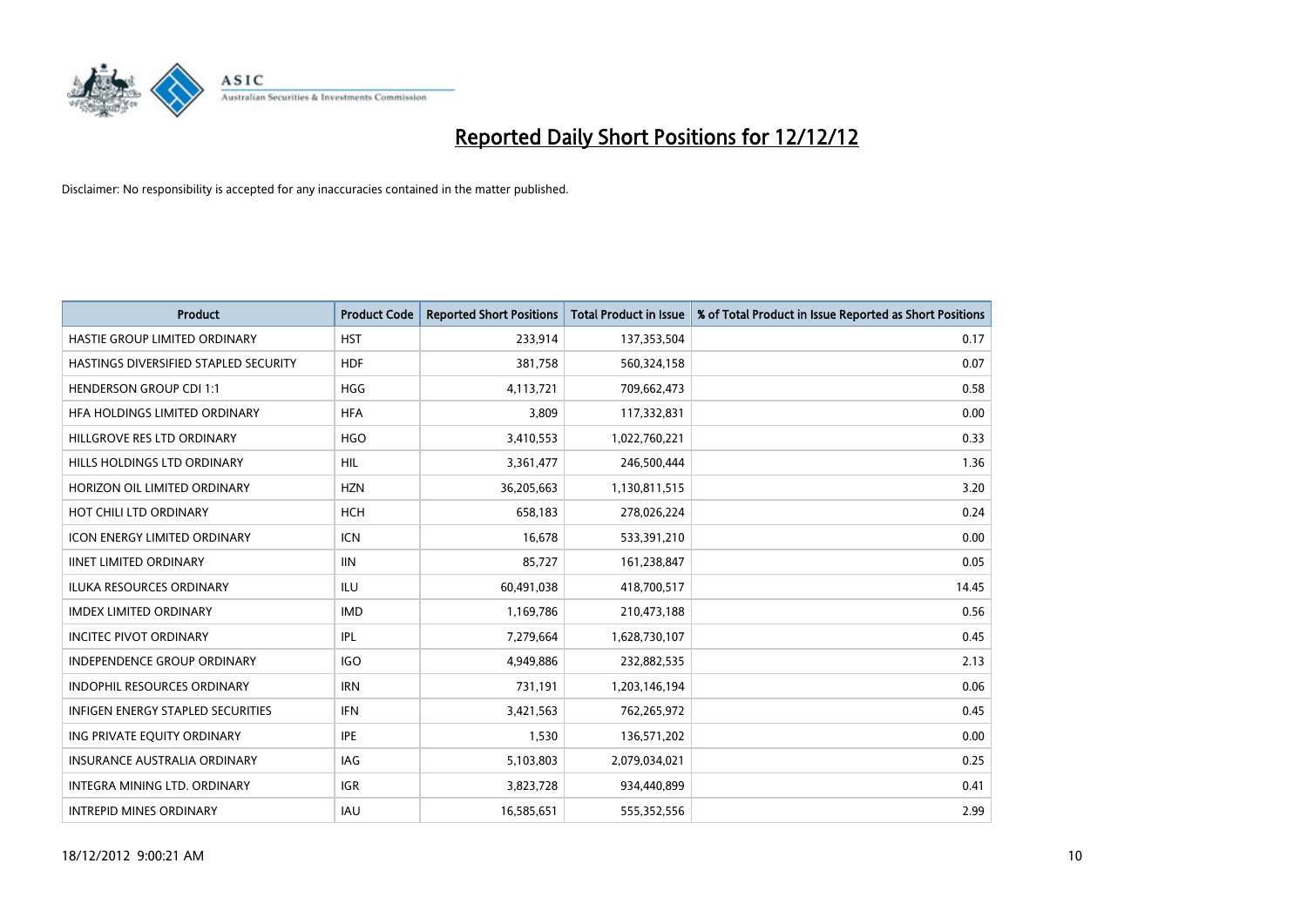

| <b>Product</b>                                  | <b>Product Code</b> | <b>Reported Short Positions</b> | <b>Total Product in Issue</b> | % of Total Product in Issue Reported as Short Positions |
|-------------------------------------------------|---------------------|---------------------------------|-------------------------------|---------------------------------------------------------|
| <b>INVESTA OFFICE FUND STAPLED SECURITIES</b>   | <b>IOF</b>          | 2,940,015                       | 614,047,458                   | 0.48                                                    |
| <b>INVOCARE LIMITED ORDINARY</b>                | IVC                 | 3,252,486                       | 110,030,298                   | 2.96                                                    |
| <b>ION LIMITED ORDINARY</b>                     | <b>ION</b>          | 164,453                         | 256,365,105                   | 0.06                                                    |
| <b>IOOF HOLDINGS LTD ORDINARY</b>               | <b>IFL</b>          | 1,245,223                       | 229,794,395                   | 0.54                                                    |
| <b>IRESS LIMITED ORDINARY</b>                   | <b>IRE</b>          | 2,229,533                       | 128,620,231                   | 1.73                                                    |
| <b>IRON ORE HOLDINGS ORDINARY</b>               | <b>IOH</b>          | 39,352                          | 161,174,005                   | 0.02                                                    |
| ISHARES S&P ASIA 50 CDI 1:1                     | IAA                 | 7,311                           | 1,700,000                     | 0.43                                                    |
| <b>IVANHOE AUSTRALIA ORDINARY</b>               | <b>IVA</b>          | 1,958,098                       | 711,659,939                   | 0.28                                                    |
| <b>JAMES HARDIE INDUST CHESS DEPOSITARY INT</b> | <b>IHX</b>          | 9,200,126                       | 440,572,938                   | 2.09                                                    |
| <b>IB HI-FI LIMITED ORDINARY</b>                | <b>IBH</b>          | 19,751,686                      | 98,850,643                    | 19.98                                                   |
| <b>JUPITER MINES ORDINARY</b>                   | <b>IMS</b>          | 1,672                           | 2,281,835,383                 | 0.00                                                    |
| <b>KAGARA LTD ORDINARY</b>                      | KZL                 | 3,034,733                       | 798,953,117                   | 0.38                                                    |
| KANGAROO RES LTD ORDINARY                       | <b>KRL</b>          | 191,687                         | 3,434,430,012                 | 0.01                                                    |
| KAROON GAS AUSTRALIA ORDINARY                   | <b>KAR</b>          | 344,407                         | 221,420,769                   | 0.16                                                    |
| KATHMANDU HOLD LTD ORDINARY                     | <b>KMD</b>          | 674,758                         | 200,165,940                   | 0.34                                                    |
| <b>KBL MINING LIMITED ORDINARY</b>              | <b>KBL</b>          | 1,820                           | 293,535,629                   | 0.00                                                    |
| KENTOR GOLD LIMITED ORDINARY                    | KGL                 | 275                             | 140,040,563                   | 0.00                                                    |
| KINGSGATE CONSOLID. ORDINARY                    | <b>KCN</b>          | 8,073,931                       | 151,828,173                   | 5.32                                                    |
| KINGSROSE MINING LTD ORDINARY                   | <b>KRM</b>          | 71,530                          | 290,151,217                   | 0.02                                                    |
| LEIGHTON HOLDINGS ORDINARY                      | LEI                 | 8,229,851                       | 337, 164, 188                 | 2.44                                                    |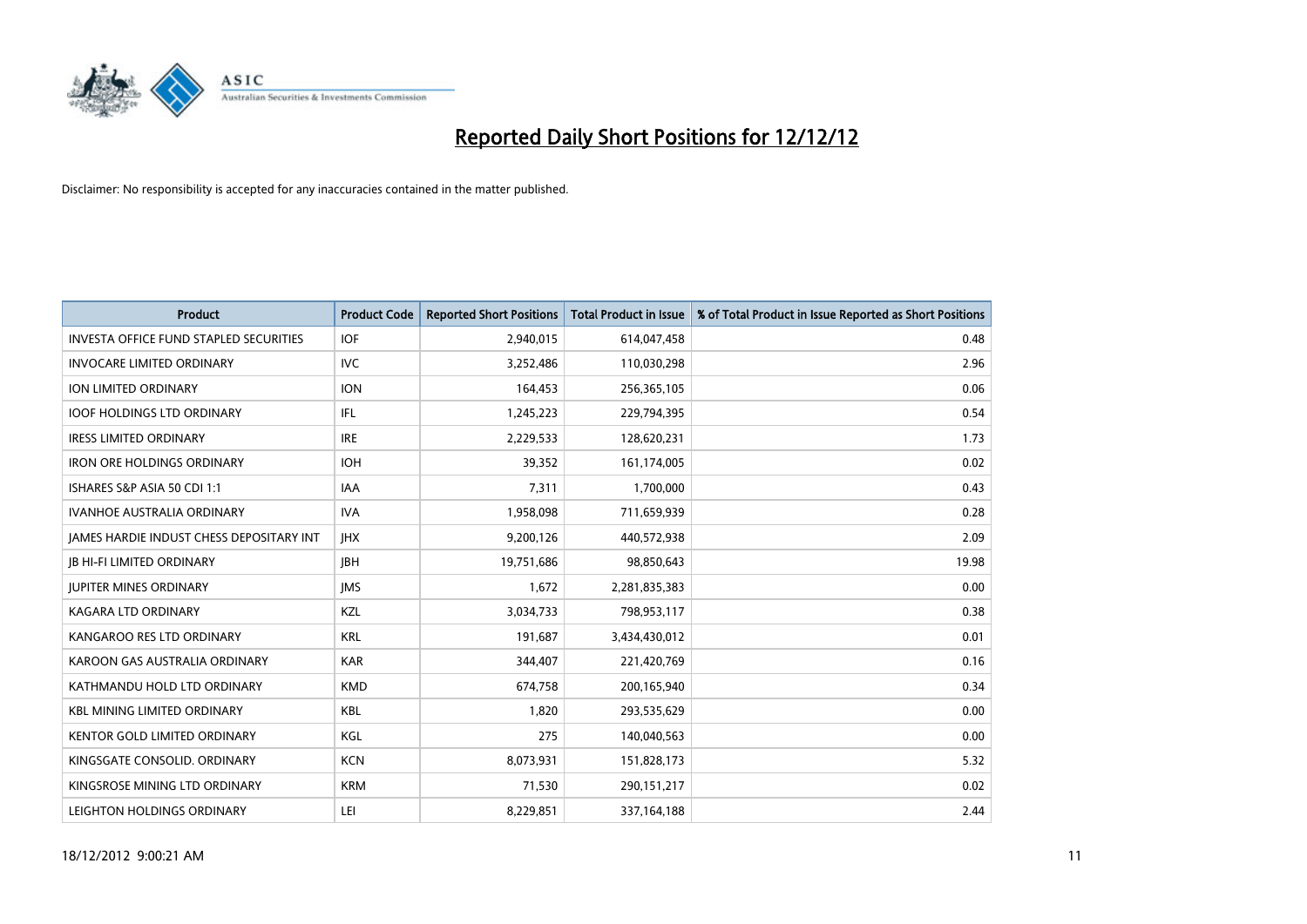

| <b>Product</b>                        | <b>Product Code</b> | <b>Reported Short Positions</b> | <b>Total Product in Issue</b> | % of Total Product in Issue Reported as Short Positions |
|---------------------------------------|---------------------|---------------------------------|-------------------------------|---------------------------------------------------------|
| LEND LEASE GROUP UNIT/ORD STAPLED     | LLC                 | 4,763,541                       | 574,351,883                   | 0.83                                                    |
| LINC ENERGY LTD ORDINARY              | <b>LNC</b>          | 31,989,479                      | 504,487,631                   | 6.34                                                    |
| LIQUEFIED NATURAL ORDINARY            | <b>LNG</b>          | 272,800                         | 267,699,015                   | 0.10                                                    |
| LYCOPODIUM LIMITED ORDINARY           | LYL                 | 602                             | 38,755,103                    | 0.00                                                    |
| LYNAS CORPORATION ORDINARY            | <b>LYC</b>          | 152,171,158                     | 1,916,159,363                 | 7.94                                                    |
| M2 TELECOMMUNICATION ORDINARY         | <b>MTU</b>          | 6,252,127                       | 157,976,251                   | 3.96                                                    |
| <b>MACA LIMITED ORDINARY</b>          | <b>MLD</b>          | 1,470,117                       | 150,000,000                   | 0.98                                                    |
| MACMAHON HOLDINGS ORDINARY            | <b>MAH</b>          | 18,405,982                      | 757,017,561                   | 2.43                                                    |
| MACO ATLAS ROADS GRP ORDINARY STAPLED | <b>MOA</b>          | 4,749,747                       | 478,531,436                   | 0.99                                                    |
| MACQUARIE GROUP LTD ORDINARY          | <b>MOG</b>          | 7,318,566                       | 339,173,329                   | 2.16                                                    |
| MARENGO MINING ORDINARY               | <b>MGO</b>          | 26,950                          | 1,137,870,521                 | 0.00                                                    |
| <b>MATRIX C &amp; E LTD ORDINARY</b>  | <b>MCE</b>          | 3,899,506                       | 94,555,428                    | 4.12                                                    |
| MAVERICK DRILLING ORDINARY            | <b>MAD</b>          | 6,961,965                       | 452,726,751                   | 1.54                                                    |
| <b>MAXITRANS INDUSTRIES ORDINARY</b>  | <b>MXI</b>          | 6,983                           | 183,993,392                   | 0.00                                                    |
| MCMILLAN SHAKESPEARE ORDINARY         | <b>MMS</b>          | 665,380                         | 74,523,965                    | 0.89                                                    |
| MEDUSA MINING LTD ORDINARY            | <b>MML</b>          | 2,735,064                       | 188,903,911                   | 1.45                                                    |
| MELBOURNE IT LIMITED ORDINARY         | <b>MLB</b>          | 492,222                         | 82,451,363                    | 0.60                                                    |
| MEO AUSTRALIA LTD ORDINARY            | <b>MEO</b>          | 326,058                         | 627,264,587                   | 0.05                                                    |
| <b>MERMAID MARINE ORDINARY</b>        | <b>MRM</b>          | 1,210,540                       | 223,694,865                   | 0.54                                                    |
| MESOBLAST LIMITED ORDINARY            | <b>MSB</b>          | 7,749,981                       | 287,132,832                   | 2.70                                                    |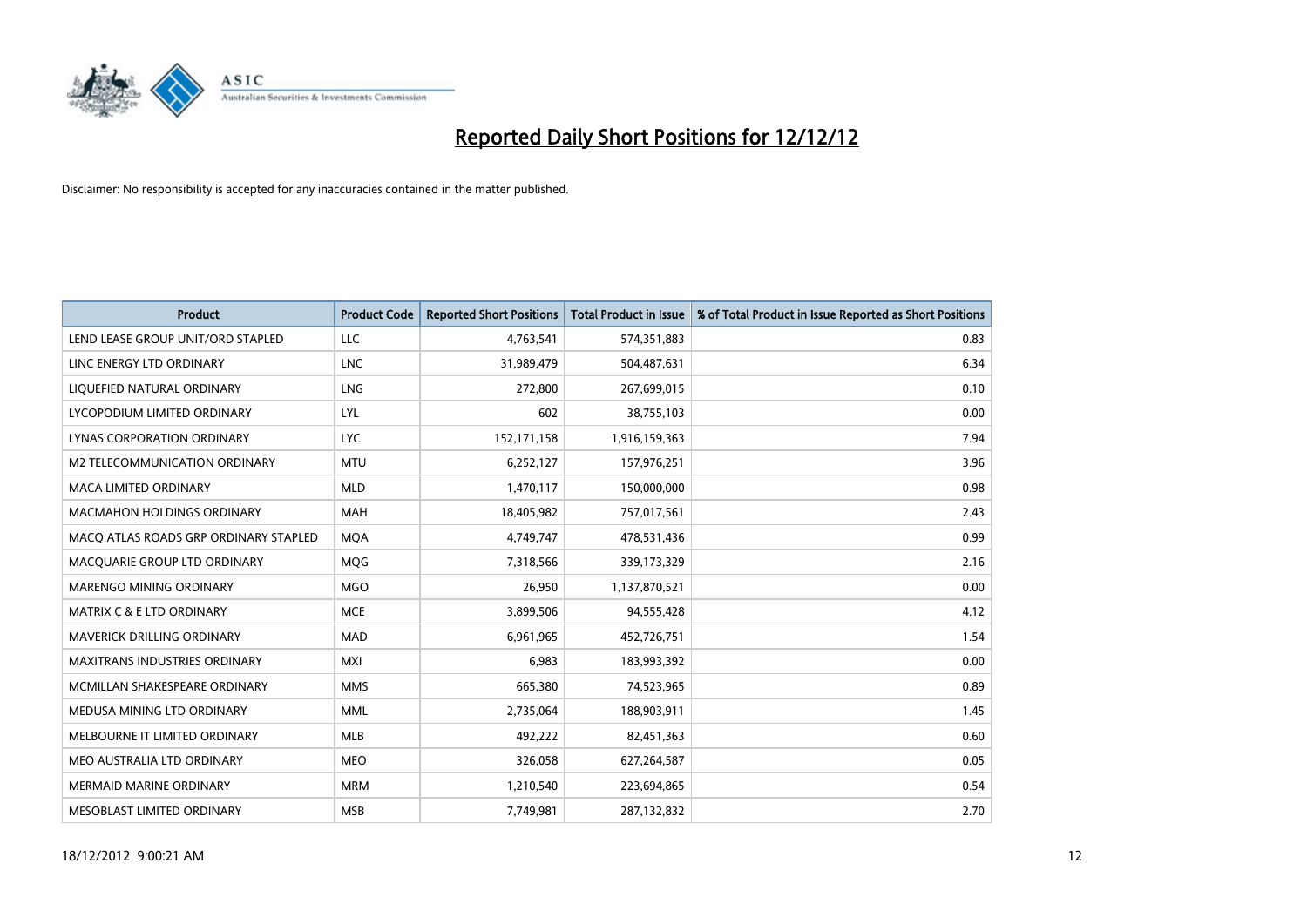

| <b>Product</b>                       | <b>Product Code</b> | <b>Reported Short Positions</b> | <b>Total Product in Issue</b> | % of Total Product in Issue Reported as Short Positions |
|--------------------------------------|---------------------|---------------------------------|-------------------------------|---------------------------------------------------------|
| METALS X LIMITED ORDINARY            | <b>MLX</b>          | 4,702,165                       | 1,651,766,110                 | 0.28                                                    |
| METCASH LIMITED ORDINARY             | <b>MTS</b>          | 95,083,024                      | 880,704,786                   | 10.80                                                   |
| METGASCO LIMITED ORDINARY            | <b>MEL</b>          | 220                             | 445,158,802                   | 0.00                                                    |
| MICLYN EXP OFFSHR ORDINARY           | <b>MIO</b>          | 144,275                         | 278,639,188                   | 0.05                                                    |
| MILTON CORPORATION ORDINARY          | <b>MLT</b>          | 12,800                          | 121,625,655                   | 0.01                                                    |
| MINCOR RESOURCES NL ORDINARY         | <b>MCR</b>          | 2,268,239                       | 188,208,274                   | 1.21                                                    |
| MINERAL DEPOSITS ORDINARY            | <b>MDL</b>          | 400.690                         | 83,538,786                    | 0.48                                                    |
| MINERAL RESOURCES. ORDINARY          | <b>MIN</b>          | 5,202,389                       | 185,333,269                   | 2.81                                                    |
| MIRABELA NICKEL LTD ORDINARY         | <b>MBN</b>          | 8,353,307                       | 876,582,736                   | 0.95                                                    |
| MIRVAC GROUP STAPLED SECURITIES      | <b>MGR</b>          | 4,104,352                       | 3,425,587,451                 | 0.12                                                    |
| <b>MOLOPO ENERGY LTD ORDINARY</b>    | <b>MPO</b>          | 705,081                         | 245,849,711                   | 0.29                                                    |
| MONADELPHOUS GROUP ORDINARY          | <b>MND</b>          | 6,166,126                       | 90,663,543                    | 6.80                                                    |
| MORTGAGE CHOICE LTD ORDINARY         | <b>MOC</b>          | 2,311,580                       | 123,431,282                   | 1.87                                                    |
| <b>MOUNT GIBSON IRON ORDINARY</b>    | <b>MGX</b>          | 5,682,692                       | 1,090,584,232                 | 0.52                                                    |
| <b>MULTIPLEX SITES SITES</b>         | <b>MXUPA</b>        | 554                             | 4,500,000                     | 0.01                                                    |
| <b>MURCHISON METALS LTD ORDINARY</b> | <b>MMX</b>          | 6,139,265                       | 450,427,346                   | 1.36                                                    |
| <b>MYER HOLDINGS LTD ORDINARY</b>    | <b>MYR</b>          | 87,433,856                      | 583,384,551                   | 14.99                                                   |
| MYSTATE LIMITED ORDINARY             | <b>MYS</b>          | 19,725                          | 87,117,374                    | 0.02                                                    |
| NATIONAL AUST, BANK ORDINARY         | <b>NAB</b>          | 11,705,154                      | 2,322,079,163                 | 0.50                                                    |
| NAVITAS LIMITED ORDINARY             | <b>NVT</b>          | 11,974,998                      | 375,367,918                   | 3.19                                                    |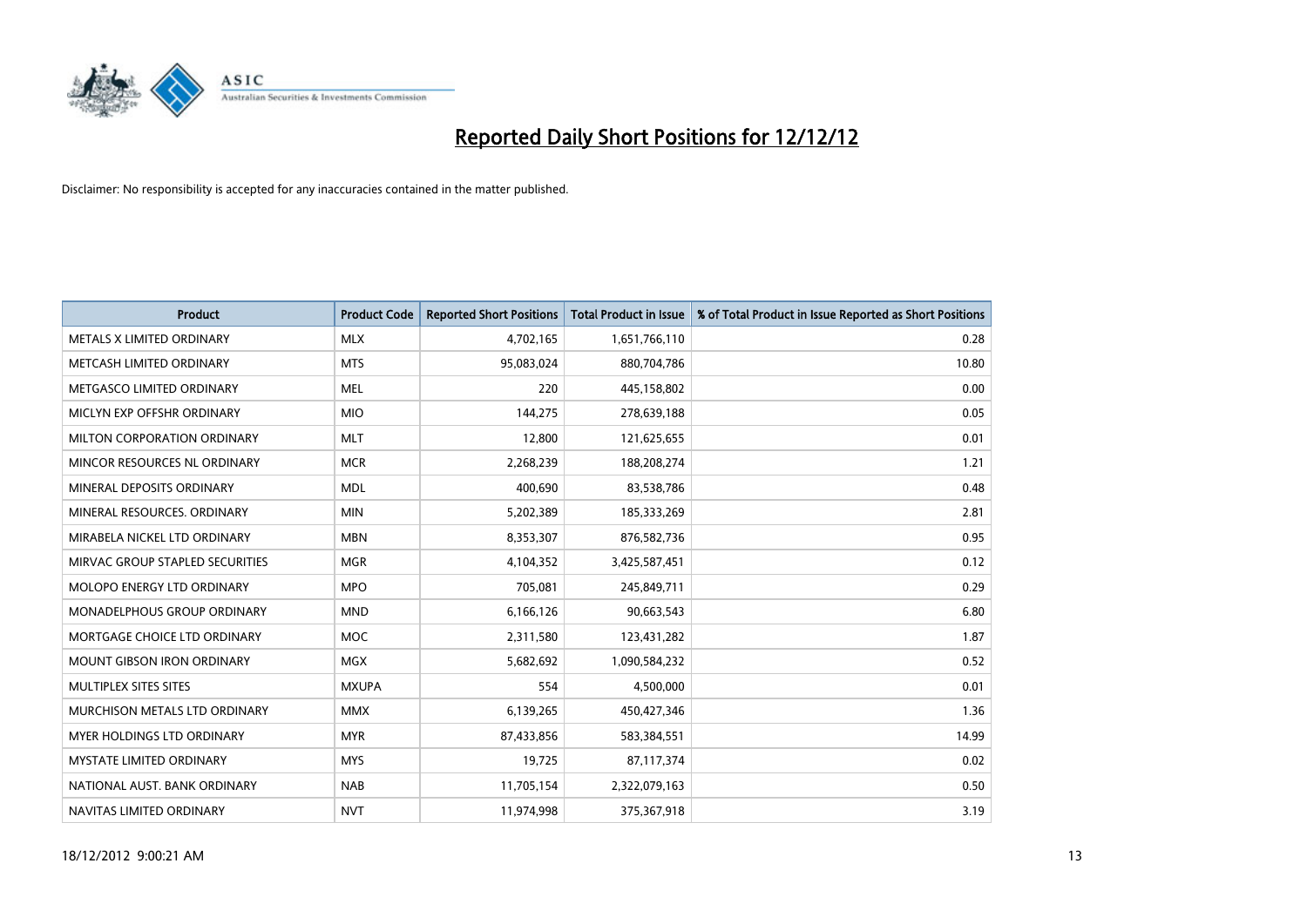

| <b>Product</b>                        | <b>Product Code</b> | <b>Reported Short Positions</b> | <b>Total Product in Issue</b> | % of Total Product in Issue Reported as Short Positions |
|---------------------------------------|---------------------|---------------------------------|-------------------------------|---------------------------------------------------------|
| NEON ENERGY LIMITED ORDINARY          | <b>NEN</b>          | 3,378,153                       | 549,582,936                   | 0.61                                                    |
| NEPTUNE MARINE ORDINARY               | <b>NMS</b>          | 60                              | 1,817,862,292                 | 0.00                                                    |
| NEW HOPE CORPORATION ORDINARY         | <b>NHC</b>          | 2,561,459                       | 830,563,352                   | 0.31                                                    |
| NEWCREST MINING ORDINARY              | <b>NCM</b>          | 1,551,452                       | 765,906,839                   | 0.20                                                    |
| NEWS CORP A NON-VOTING CDI            | <b>NWSLV</b>        | 2,310,458                       | 1,537,153,196                 | 0.15                                                    |
| NEWS CORP B VOTING CDI                | <b>NWS</b>          | 1,251,028                       | 798,520,953                   | 0.16                                                    |
| NEWSAT LIMITED ORDINARY               | <b>NWT</b>          | 58,617                          | 233,052,157                   | 0.03                                                    |
| NEXTDC LIMITED ORDINARY               | <b>NXT</b>          | 3,137,348                       | 150,827,388                   | 2.08                                                    |
| NEXUS ENERGY LIMITED ORDINARY         | <b>NXS</b>          | 7,686,021                       | 1,329,821,159                 | 0.58                                                    |
| NIB HOLDINGS LIMITED ORDINARY         | <b>NHF</b>          | 4,684                           | 439,004,182                   | 0.00                                                    |
| NIDO PETROLEUM ORDINARY               | <b>NDO</b>          | 105,313                         | 1,599,454,290                 | 0.01                                                    |
| NOBLE MINERAL RES ORDINARY            | <b>NMG</b>          | 3,768,879                       | 660,147,952                   | 0.57                                                    |
| NORFOLK GROUP ORDINARY                | <b>NFK</b>          | 50                              | 158,890,730                   | 0.00                                                    |
| NORTHERN IRON LTD ORDINARY            | <b>NFE</b>          | 3,356,538                       | 493,067,453                   | 0.68                                                    |
| NORTHERN STAR ORDINARY                | <b>NST</b>          | 3,350,002                       | 424,218,168                   | 0.79                                                    |
| NRW HOLDINGS LIMITED ORDINARY         | <b>NWH</b>          | 3,173,345                       | 278,888,011                   | 1.14                                                    |
| NUFARM LIMITED ORDINARY               | <b>NUF</b>          | 6,158,378                       | 262,721,422                   | 2.34                                                    |
| OAKTON LIMITED ORDINARY               | <b>OKN</b>          | 50,000                          | 91,721,874                    | 0.05                                                    |
| OCEANAGOLD CORP. CHESS DEPOSITARY INT | <b>OGC</b>          | 2,557,471                       | 263,278,752                   | 0.97                                                    |
| OIL SEARCH LTD ORDINARY               | OSH                 | 2,515,977                       | 1,334,756,742                 | 0.19                                                    |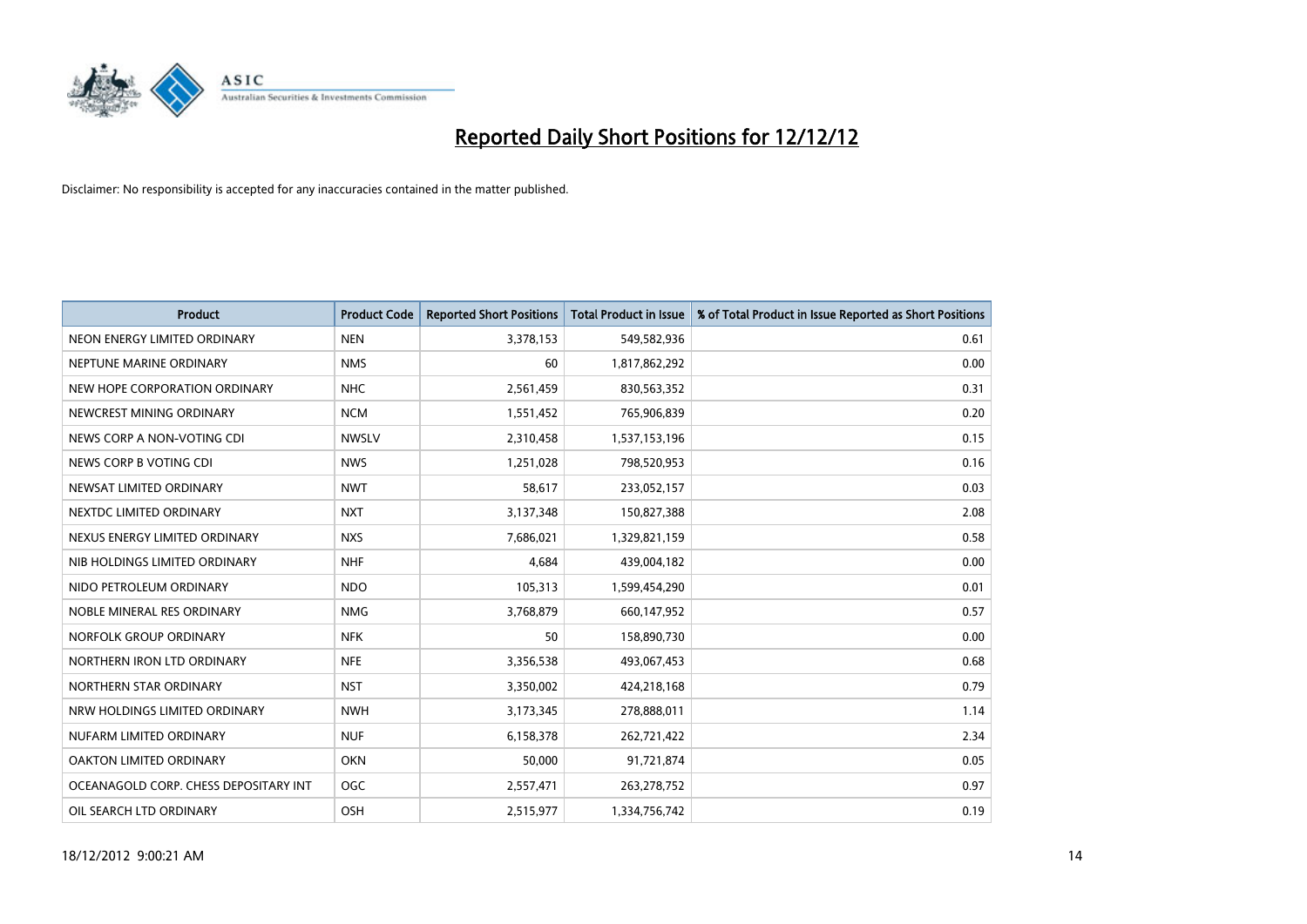

| <b>Product</b>               | <b>Product Code</b> | <b>Reported Short Positions</b> | <b>Total Product in Issue</b> | % of Total Product in Issue Reported as Short Positions |
|------------------------------|---------------------|---------------------------------|-------------------------------|---------------------------------------------------------|
| OM HOLDINGS LIMITED ORDINARY | OMH                 | 4,028,536                       | 673,423,337                   | 0.60                                                    |
| ORICA LIMITED ORDINARY       | ORI                 | 2,551,898                       | 365,642,802                   | 0.70                                                    |
| ORIGIN ENERGY ORDINARY       | <b>ORG</b>          | 16,023,137                      | 1,093,737,528                 | 1.46                                                    |
| OROCOBRE LIMITED ORDINARY    | <b>ORE</b>          | 124,661                         | 117,745,140                   | 0.11                                                    |
| OROTONGROUP LIMITED ORDINARY | ORL                 | 69,326                          | 40,880,902                    | 0.17                                                    |
| ORPHEUS ENERGY LTD ORDINARY  | <b>OEG</b>          | 67,200                          | 130,475,919                   | 0.05                                                    |
| OZ MINERALS ORDINARY         | OZL                 | 5,119,450                       | 303,470,022                   | 1.69                                                    |
| PACIFIC BRANDS ORDINARY      | PBG                 | 7,732,704                       | 912,915,695                   | 0.85                                                    |
| PALADIN ENERGY LTD ORDINARY  | <b>PDN</b>          | 76,412,392                      | 836,825,651                   | 9.13                                                    |
| PANAUST LIMITED ORDINARY     | PNA                 | 2,720,502                       | 605,962,322                   | 0.45                                                    |
| PANCONTINENTAL OIL ORDINARY  | PCL                 | 233,335                         | 1,150,994,096                 | 0.02                                                    |
| PANORAMIC RESOURCES ORDINARY | PAN                 | 2,137,716                       | 256,058,555                   | 0.83                                                    |
| PAPERLINX LIMITED ORDINARY   | <b>PPX</b>          | 155,124                         | 609,280,761                   | 0.03                                                    |
| PAPILLON RES LTD ORDINARY    | <b>PIR</b>          | 3,226,431                       | 264,750,891                   | 1.22                                                    |
| PATTIES FOODS LTD ORDINARY   | PFL                 | 100,000                         | 139,065,639                   | 0.07                                                    |
| PEET LIMITED ORDINARY        | <b>PPC</b>          | 4,145,183                       | 321,013,141                   | 1.29                                                    |
| PERILYA LIMITED ORDINARY     | PEM                 | 514                             | 769,316,426                   | 0.00                                                    |
| PERPETUAL LIMITED ORDINARY   | <b>PPT</b>          | 2,112,383                       | 41,980,678                    | 5.03                                                    |
| PERSEUS MINING LTD ORDINARY  | PRU                 | 11,004,329                      | 457,962,088                   | 2.40                                                    |
| PHARMAXIS LTD ORDINARY       | <b>PXS</b>          | 7,571,922                       | 308,543,389                   | 2.45                                                    |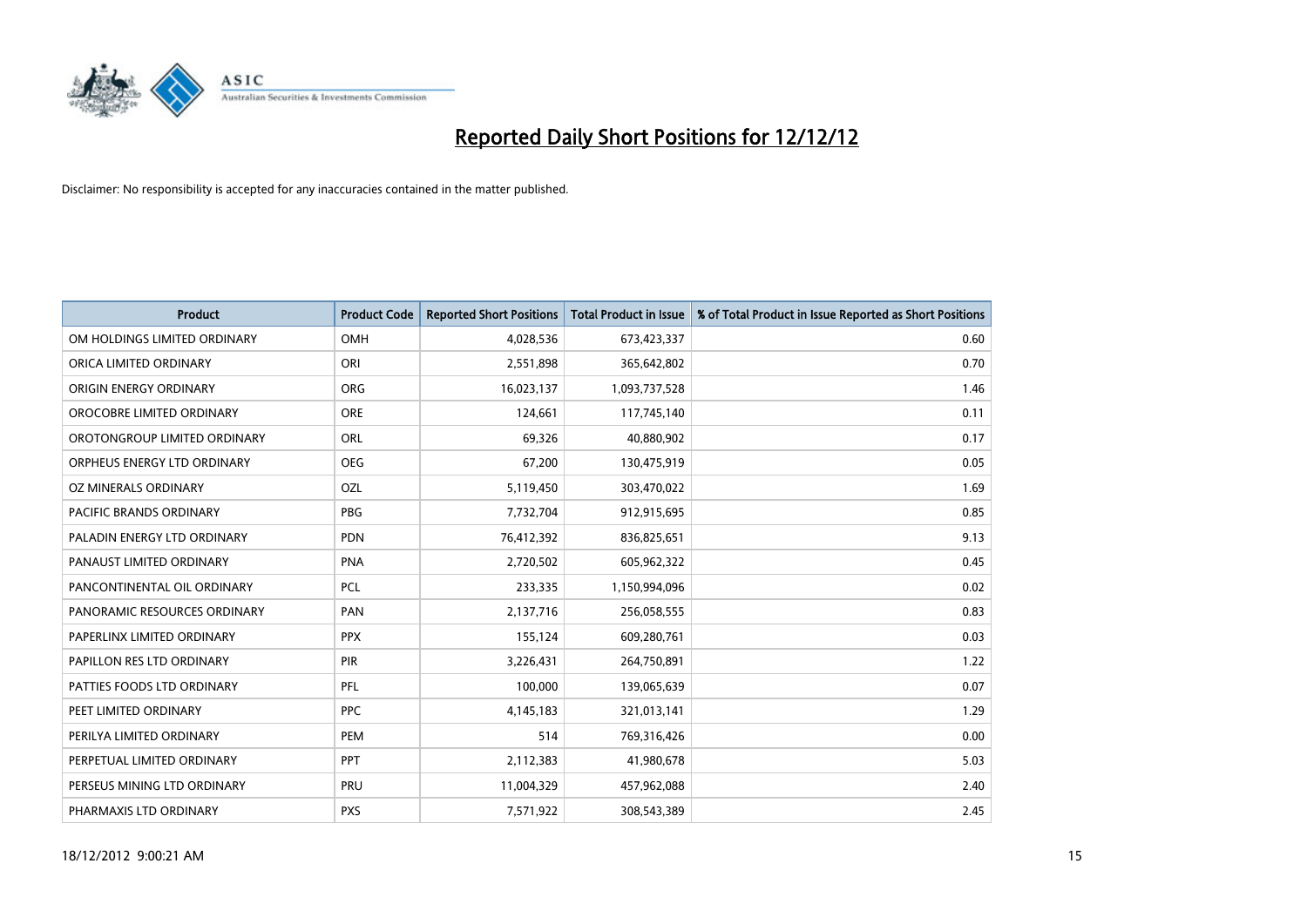

| <b>Product</b>                    | <b>Product Code</b> | <b>Reported Short Positions</b> | <b>Total Product in Issue</b> | % of Total Product in Issue Reported as Short Positions |
|-----------------------------------|---------------------|---------------------------------|-------------------------------|---------------------------------------------------------|
| PLATINUM ASSET ORDINARY           | <b>PTM</b>          | 13,366,430                      | 561,347,878                   | 2.38                                                    |
| PLATINUM AUSTRALIA ORDINARY       | <b>PLA</b>          | 836,127                         | 504,968,043                   | 0.17                                                    |
| PMI GOLD CORP CDI 1:1             | <b>PVM</b>          | 96,483                          | 122,535,143                   | 0.08                                                    |
| PMP LIMITED ORDINARY              | <b>PMP</b>          | 196,142                         | 323,781,124                   | 0.06                                                    |
| PRANA BIOTECHNOLOGY ORDINARY      | PBT                 | 75.000                          | 340,689,928                   | 0.02                                                    |
| PREMIER INVESTMENTS ORDINARY      | <b>PMV</b>          | 942,655                         | 155,260,478                   | 0.61                                                    |
| PRIMA BIOMED LTD ORDINARY         | <b>PRR</b>          | 6,288,810                       | 1,066,063,388                 | 0.59                                                    |
| PRIMARY HEALTH CARE ORDINARY      | PRY                 | 27,155,457                      | 502,983,554                   | 5.40                                                    |
| PRIMEAG AUSTRALIA ORDINARY        | PAG                 | 52,454                          | 266,394,444                   | 0.02                                                    |
| PROGRAMMED ORDINARY               | <b>PRG</b>          | 220,000                         | 118,177,001                   | 0.19                                                    |
| <b>PSIVIDA CORP CDI 1:1</b>       | <b>PVA</b>          | 50,000                          | 8,941,306                     | 0.56                                                    |
| PURA VIDA ENERGY NL ORDINARY      | <b>PVD</b>          | 157,040                         | 59,769,584                    | 0.26                                                    |
| <b>QANTAS AIRWAYS ORDINARY</b>    | QAN                 | 13,328,798                      | 2,265,123,620                 | 0.59                                                    |
| OBE INSURANCE GROUP ORDINARY      | <b>OBE</b>          | 58,565,335                      | 1,196,747,582                 | 4.89                                                    |
| ORXPHARMA LTD ORDINARY            | <b>QRX</b>          | 130,762                         | 144,577,206                   | 0.09                                                    |
| <b>QUBE HOLDINGS LTD ORDINARY</b> | <b>QUB</b>          | 12,373,444                      | 926,489,845                   | 1.34                                                    |
| RAMELIUS RESOURCES ORDINARY       | <b>RMS</b>          | 4,804,063                       | 337,296,949                   | 1.42                                                    |
| RAMSAY HEALTH CARE ORDINARY       | <b>RHC</b>          | 2,474,170                       | 202,081,252                   | 1.22                                                    |
| <b>RCR TOMLINSON ORDINARY</b>     | <b>RCR</b>          | 281,361                         | 132,431,265                   | 0.21                                                    |
| <b>REA GROUP ORDINARY</b>         | <b>REA</b>          | 95,367                          | 131,714,699                   | 0.07                                                    |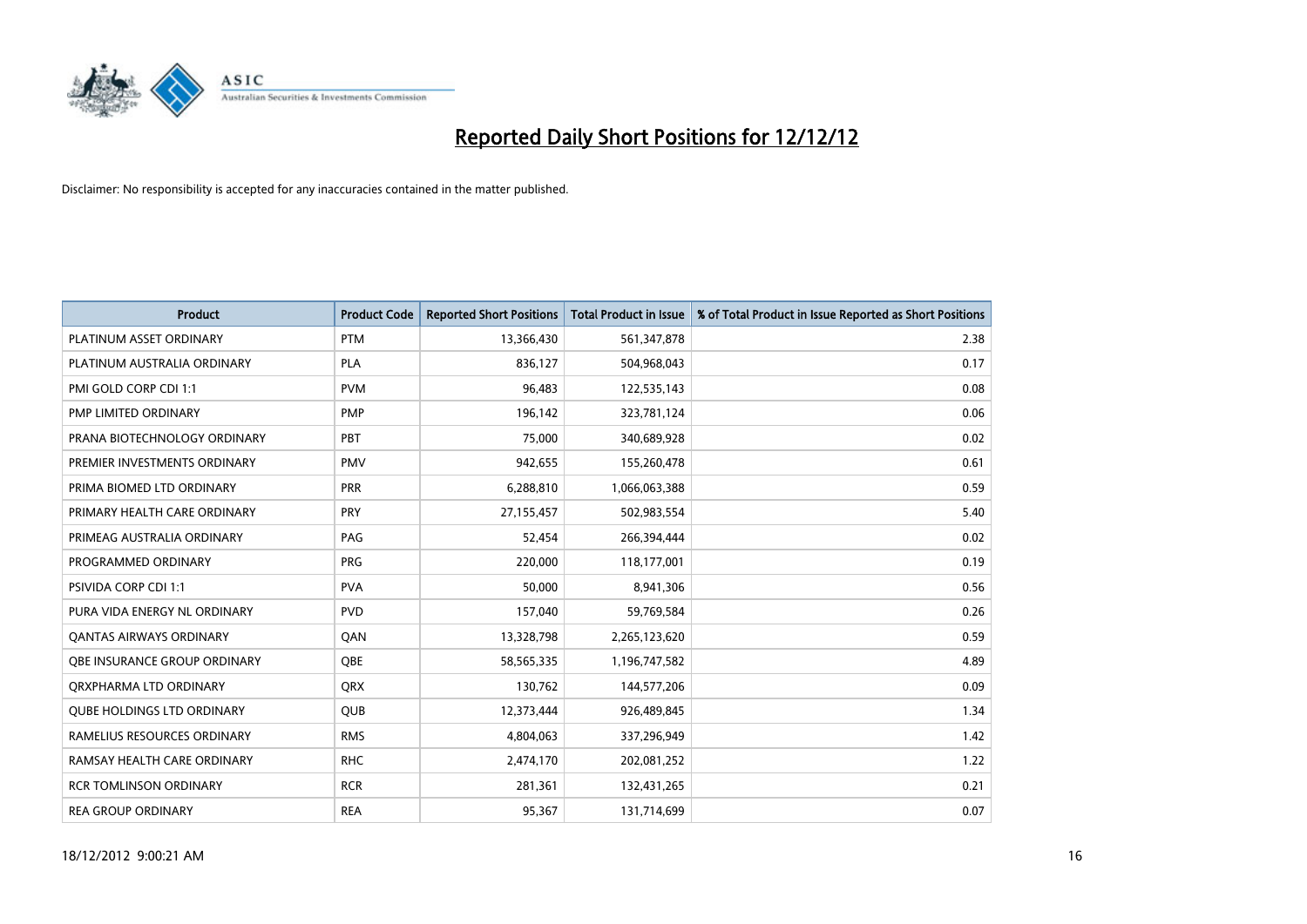

| <b>Product</b>                      | <b>Product Code</b> | <b>Reported Short Positions</b> | <b>Total Product in Issue</b> | % of Total Product in Issue Reported as Short Positions |
|-------------------------------------|---------------------|---------------------------------|-------------------------------|---------------------------------------------------------|
| <b>RECKON LIMITED ORDINARY</b>      | <b>RKN</b>          | 451,000                         | 129,488,015                   | 0.35                                                    |
| <b>RED 5 LIMITED ORDINARY</b>       | <b>RED</b>          | 1,492,143                       | 135,488,008                   | 1.10                                                    |
| <b>RED FORK ENERGY ORDINARY</b>     | <b>RFE</b>          | 2,224,288                       | 384,951,719                   | 0.58                                                    |
| REDBANK ENERGY LTD ORDINARY         | AEJ                 | 13                              | 786,287                       | 0.00                                                    |
| REDFLEX HOLDINGS ORDINARY           | <b>RDF</b>          | 2,820                           | 110,762,310                   | 0.00                                                    |
| REECE AUSTRALIA LTD. ORDINARY       | <b>REH</b>          | 10,500                          | 99,600,000                    | 0.01                                                    |
| <b>REGIS RESOURCES ORDINARY</b>     | <b>RRL</b>          | 1,484,151                       | 473,943,160                   | 0.31                                                    |
| RESMED INC CDI 10:1                 | <b>RMD</b>          | 3,428,919                       | 1,556,242,300                 | 0.22                                                    |
| <b>RESOLUTE MINING ORDINARY</b>     | <b>RSG</b>          | 2,089,371                       | 642,996,890                   | 0.32                                                    |
| <b>RESOURCE GENERATION ORDINARY</b> | <b>RES</b>          | 173                             | 263,345,652                   | 0.00                                                    |
| RETAIL FOOD GROUP ORDINARY          | <b>RFG</b>          | 149,592                         | 127,696,060                   | 0.12                                                    |
| REVERSE CORP LIMITED ORDINARY       | <b>REF</b>          | 100                             | 92,382,175                    | 0.00                                                    |
| REX MINERALS LIMITED ORDINARY       | <b>RXM</b>          | 2,200,848                       | 188,907,284                   | 1.17                                                    |
| <b>RHG LIMITED ORDINARY</b>         | <b>RHG</b>          | 287,974                         | 308,483,177                   | 0.09                                                    |
| <b>RIALTO ENERGY ORDINARY</b>       | <b>RIA</b>          | 41                              | 672,259,992                   | 0.00                                                    |
| RIO TINTO LIMITED ORDINARY          | <b>RIO</b>          | 8,738,316                       | 435,758,720                   | 2.01                                                    |
| ROC OIL COMPANY ORDINARY            | <b>ROC</b>          | 1,268,245                       | 683,235,552                   | 0.19                                                    |
| RURALCO HOLDINGS ORDINARY           | <b>RHL</b>          | 12,000                          | 55,019,284                    | 0.02                                                    |
| SAI GLOBAL LIMITED ORDINARY         | SAI                 | 6,582,446                       | 206,787,796                   | 3.18                                                    |
| SALMAT LIMITED ORDINARY             | <b>SLM</b>          | 510,881                         | 159,812,799                   | 0.32                                                    |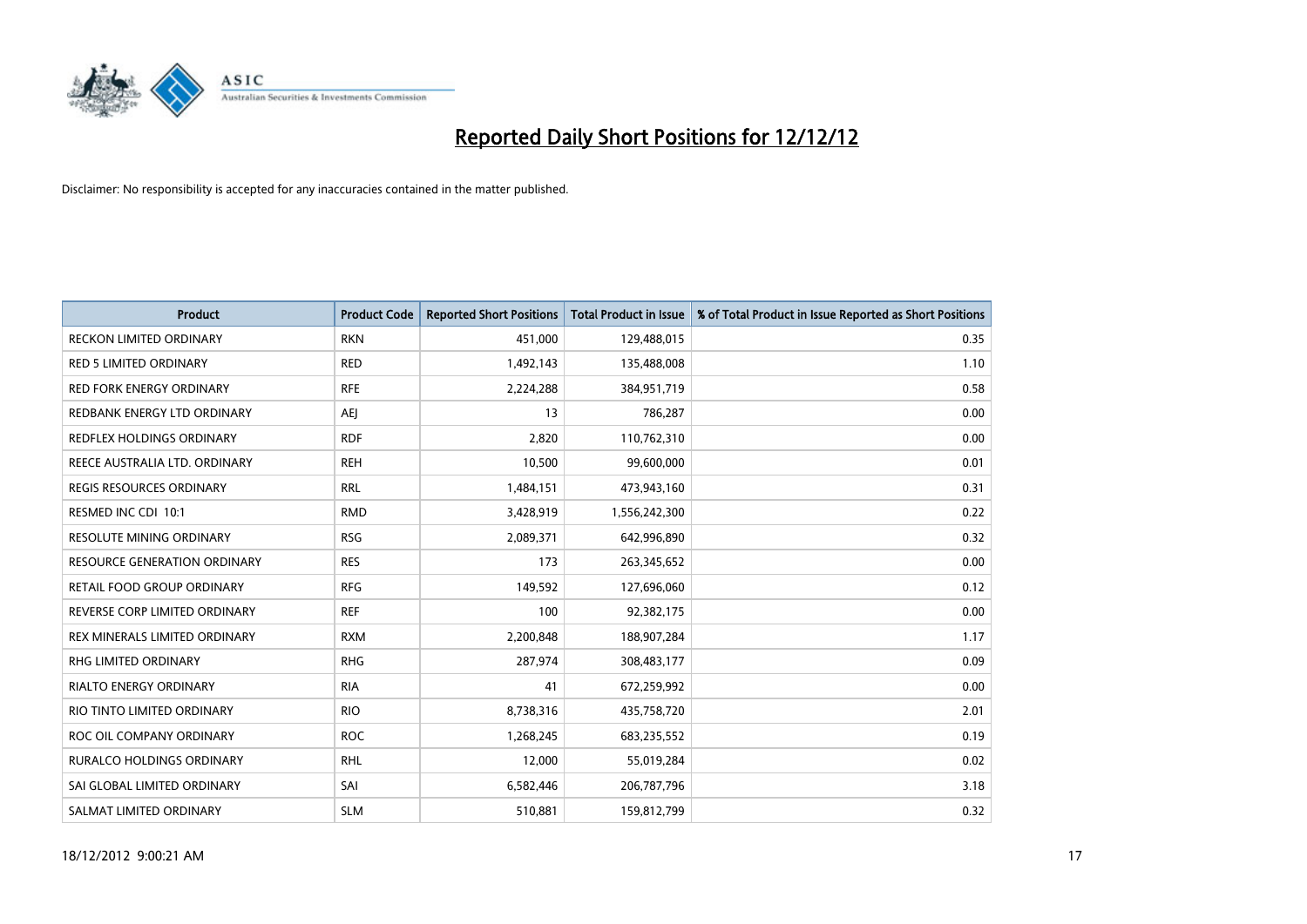

| <b>Product</b>                           | <b>Product Code</b> | <b>Reported Short Positions</b> | <b>Total Product in Issue</b> | % of Total Product in Issue Reported as Short Positions |
|------------------------------------------|---------------------|---------------------------------|-------------------------------|---------------------------------------------------------|
| SAMSON OIL & GAS LTD ORDINARY            | <b>SSN</b>          | 7,428,250                       | 1,850,487,388                 | 0.40                                                    |
| SANDFIRE RESOURCES ORDINARY              | <b>SFR</b>          | 1,842,823                       | 152,724,301                   | 1.21                                                    |
| <b>SANTOS LTD ORDINARY</b>               | <b>STO</b>          | 3,979,603                       | 958,851,881                   | 0.42                                                    |
| SARACEN MINERAL ORDINARY                 | <b>SAR</b>          | 6,349,901                       | 595,035,606                   | 1.07                                                    |
| SCA PROPERTY GROUP DEFERRED SETTLEMENT   | <b>SCP</b>          | 1,153,644                       | 586,000,000                   | 0.20                                                    |
| SEDGMAN LIMITED ORDINARY                 | <b>SDM</b>          | 488,629                         | 217,623,797                   | 0.22                                                    |
| SEEK LIMITED ORDINARY                    | <b>SEK</b>          | 13,706,070                      | 337,101,307                   | 4.07                                                    |
| SENEX ENERGY LIMITED ORDINARY            | <b>SXY</b>          | 2,562,766                       | 1,140,194,837                 | 0.22                                                    |
| SERVCORP LIMITED ORDINARY                | SRV                 | 94                              | 98,432,275                    | 0.00                                                    |
| SERVICE STREAM ORDINARY                  | <b>SSM</b>          | 5,018                           | 283,418,867                   | 0.00                                                    |
| SEVEN GROUP HOLDINGS ORDINARY            | <b>SVW</b>          | 2,846,109                       | 307,410,281                   | 0.93                                                    |
| SEVEN WEST MEDIA LTD ORDINARY            | <b>SWM</b>          | 22,940,988                      | 999,160,872                   | 2.30                                                    |
| SIGMA PHARMACEUTICAL ORDINARY            | <b>SIP</b>          | 6,567,463                       | 1,178,522,899                 | 0.56                                                    |
| SILEX SYSTEMS ORDINARY                   | <b>SLX</b>          | 888,530                         | 170,232,464                   | 0.52                                                    |
| SILVER LAKE RESOURCE ORDINARY            | <b>SLR</b>          | 17,858,630                      | 225,493,476                   | 7.92                                                    |
| SIMS METAL MGMT LTD ORDINARY             | SGM                 | 7,175,391                       | 204,296,106                   | 3.51                                                    |
| SINGAPORE TELECOMM. CHESS DEPOSITARY INT | <b>SGT</b>          | 3,491,992                       | 138,645,546                   | 2.52                                                    |
| SIRIUS RESOURCES NL ORDINARY             | <b>SIR</b>          | 179,280                         | 191,949,586                   | 0.09                                                    |
| SIRTEX MEDICAL ORDINARY                  | <b>SRX</b>          | 33,064                          | 55,768,136                    | 0.06                                                    |
| SKILLED GROUP LTD ORDINARY               | <b>SKE</b>          | 5,188,894                       | 233,487,276                   | 2.22                                                    |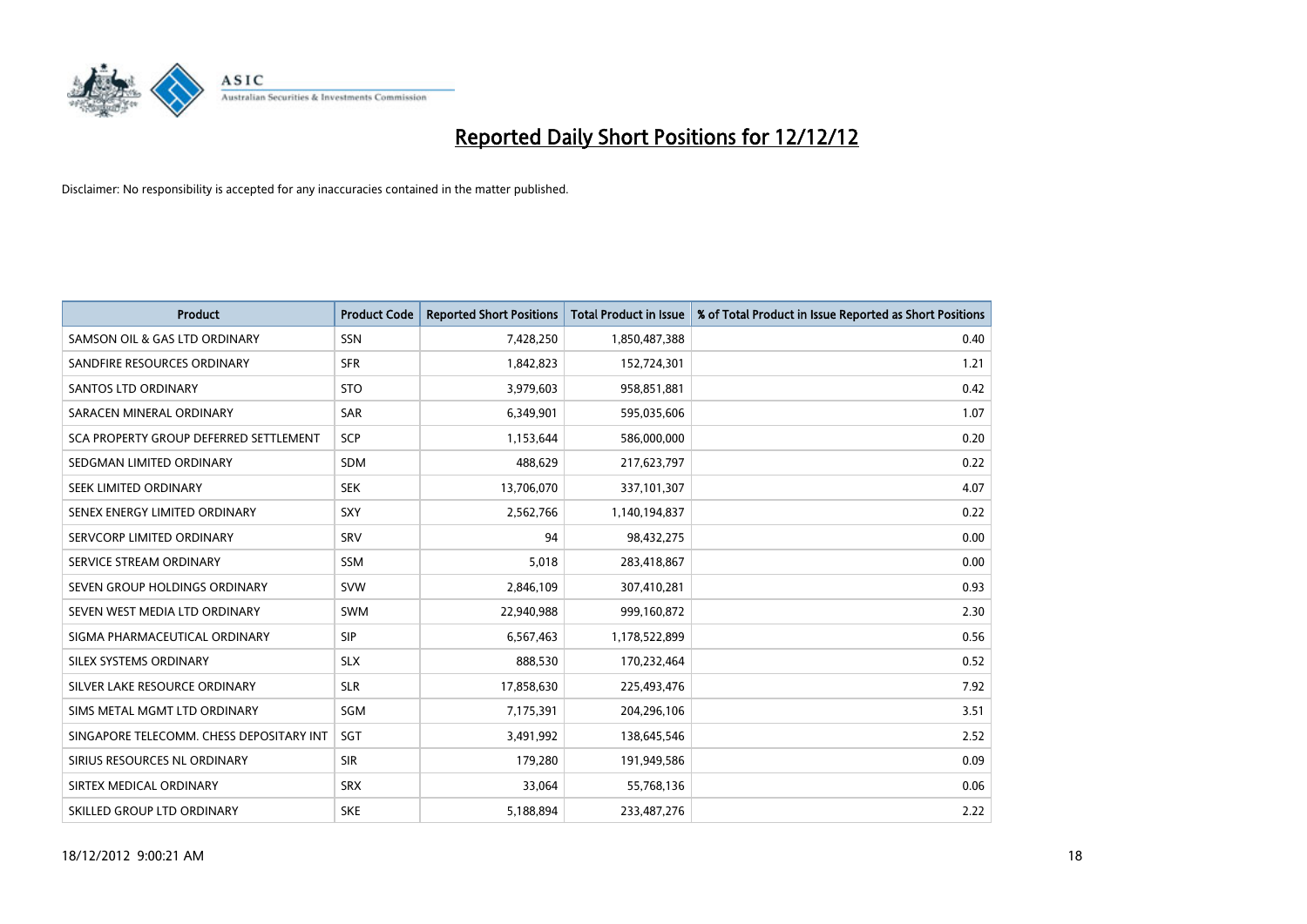

| <b>Product</b>                           | <b>Product Code</b> | <b>Reported Short Positions</b> | <b>Total Product in Issue</b> | % of Total Product in Issue Reported as Short Positions |
|------------------------------------------|---------------------|---------------------------------|-------------------------------|---------------------------------------------------------|
| <b>SKY NETWORK ORDINARY</b>              | <b>SKT</b>          | 881,001                         | 389,139,785                   | 0.23                                                    |
| SKYCITY ENT GRP LTD ORDINARY             | <b>SKC</b>          | 87,615                          | 576,958,340                   | 0.02                                                    |
| SMS MANAGEMENT, ORDINARY                 | <b>SMX</b>          | 1,077,188                       | 69,378,477                    | 1.55                                                    |
| SONIC HEALTHCARE ORDINARY                | <b>SHL</b>          | 5,089,482                       | 395,568,681                   | 1.29                                                    |
| SOUL PATTINSON (W.H) ORDINARY            | SOL                 | 39,017                          | 239,395,320                   | 0.02                                                    |
| SOUTH BOULDER MINES ORDINARY             | <b>STB</b>          | 136,195                         | 127,782,826                   | 0.11                                                    |
| SP AUSNET STAPLED SECURITIES             | <b>SPN</b>          | 7,112,573                       | 3,339,620,165                 | 0.21                                                    |
| SPARK INFRASTRUCTURE STAPLED NOTE & UNIT | SKI                 | 36,129,322                      | 1,326,734,264                 | 2.72                                                    |
| SPDR 200 FUND ETF UNITS                  | <b>STW</b>          | 31,108                          | 47,859,567                    | 0.06                                                    |
| SPECIALTY FASHION ORDINARY               | <b>SFH</b>          | 2,578,941                       | 192,236,121                   | 1.34                                                    |
| ST BARBARA LIMITED ORDINARY              | <b>SBM</b>          | 2,112,200                       | 488,074,077                   | 0.43                                                    |
| STANMORE COAL LTD ORDINARY               | <b>SMR</b>          | 32,870                          | 207,527,090                   | 0.02                                                    |
| STARPHARMA HOLDINGS ORDINARY             | SPL                 | 5,835,720                       | 283,640,060                   | 2.06                                                    |
| STHN CROSS MEDIA ORDINARY                | <b>SXL</b>          | 17,315,641                      | 704,858,524                   | 2.46                                                    |
| STOCKLAND UNITS/ORD STAPLED              | SGP                 | 17,534,172                      | 2,202,657,963                 | 0.80                                                    |
| STRAITS RES LTD. ORDINARY                | SRO                 | 630,162                         | 1,164,150,159                 | 0.05                                                    |
| STW COMMUNICATIONS ORDINARY              | SGN                 | 1,674,924                       | 403,828,512                   | 0.41                                                    |
| SUNCORP GROUP LTD ORDINARY               | <b>SUN</b>          | 7,181,889                       | 1,286,600,980                 | 0.56                                                    |
| SUNDANCE ENERGY ORDINARY                 | <b>SEA</b>          | 2,917,999                       | 277,598,474                   | 1.05                                                    |
| SUNDANCE RESOURCES ORDINARY              | <b>SDL</b>          | 14,402,933                      | 3,066,227,034                 | 0.47                                                    |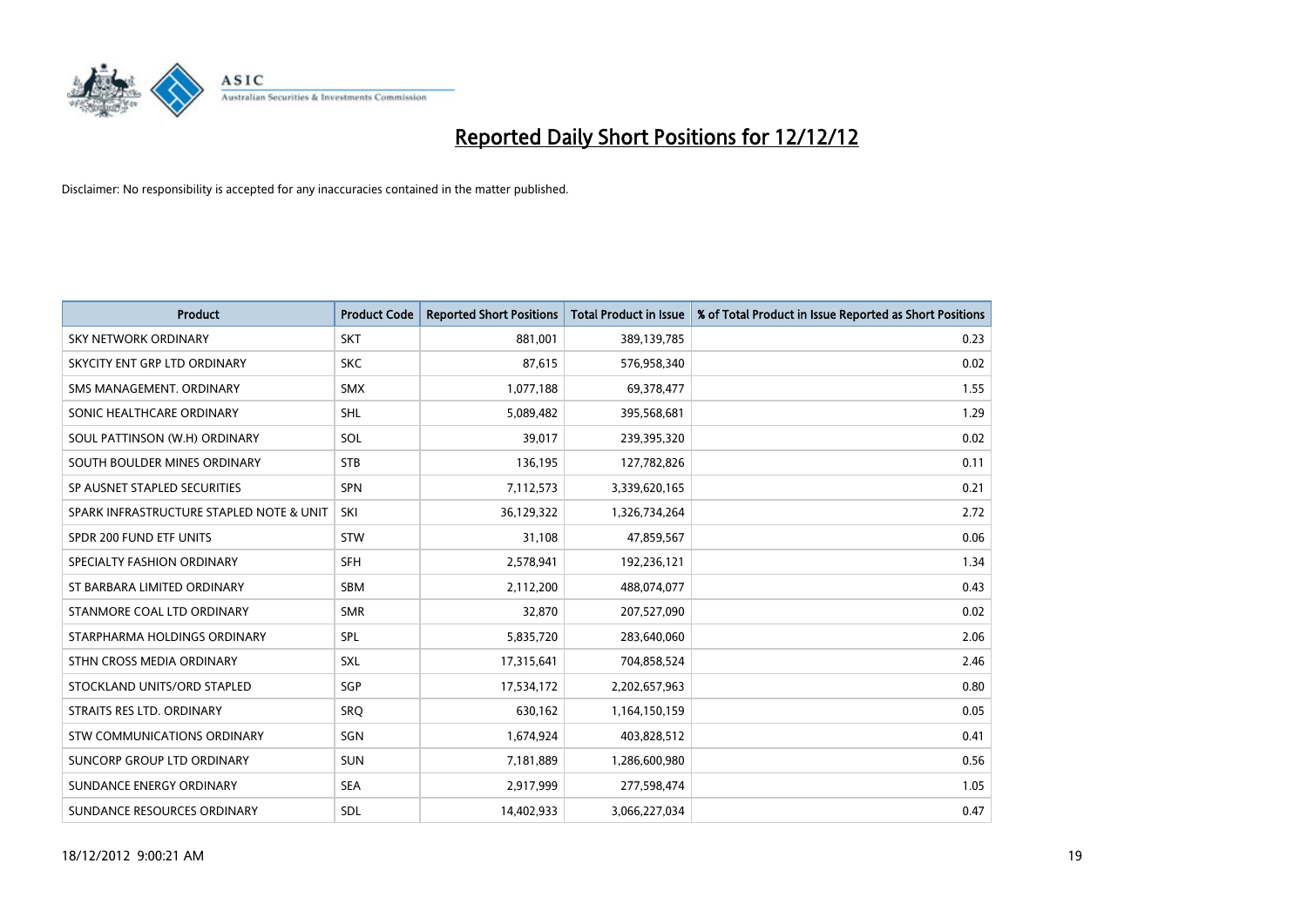

| <b>Product</b>                       | <b>Product Code</b> | <b>Reported Short Positions</b> | <b>Total Product in Issue</b> | % of Total Product in Issue Reported as Short Positions |
|--------------------------------------|---------------------|---------------------------------|-------------------------------|---------------------------------------------------------|
| SUNLAND GROUP LTD ORDINARY           | <b>SDG</b>          | 118,391                         | 191,238,877                   | 0.06                                                    |
| SUPER RET REP LTD ORDINARY           | <b>SUL</b>          | 680,484                         | 196,382,811                   | 0.35                                                    |
| SYD AIRPORT STAPLED US PROHIBIT.     | <b>SYD</b>          | 10,093,690                      | 1,861,210,782                 | 0.54                                                    |
| SYRAH RESOURCES ORDINARY             | <b>SYR</b>          | 17,219                          | 133,869,590                   | 0.01                                                    |
| <b>TABCORP HOLDINGS LTD ORDINARY</b> | <b>TAH</b>          | 13,866,147                      | 734,015,737                   | 1.89                                                    |
| <b>TANAMI GOLD NL ORDINARY</b>       | <b>TAM</b>          | 349,070                         | 261,132,677                   | 0.13                                                    |
| TAP OIL LIMITED ORDINARY             | <b>TAP</b>          | 489.006                         | 241,295,311                   | 0.20                                                    |
| TASSAL GROUP LIMITED ORDINARY        | <b>TGR</b>          | 97,612                          | 146,304,404                   | 0.07                                                    |
| <b>TATTS GROUP LTD ORDINARY</b>      | <b>TTS</b>          | 6,273,612                       | 1,385,200,190                 | 0.45                                                    |
| <b>TECHNOLOGY ONE ORDINARY</b>       | <b>TNE</b>          | 50,147                          | 306,620,955                   | 0.02                                                    |
| TELECOM CORPORATION ORDINARY         | <b>TEL</b>          | 14,541,953                      | 1,853,933,099                 | 0.78                                                    |
| <b>TELSTRA CORPORATION, ORDINARY</b> | <b>TLS</b>          | 19,923,853                      | 12,443,074,357                | 0.16                                                    |
| TEN NETWORK HOLDINGS ORDINARY        | <b>TEN</b>          | 94,251,919                      | 1,437,204,873                 | 6.56                                                    |
| TERANGA GOLD CORP CDI 1:1            | <b>TGZ</b>          | 98,539                          | 163,248,235                   | 0.06                                                    |
| TEXON PETROLEUM LTD ORDINARY         | <b>TXN</b>          | 70,615                          | 245,039,848                   | 0.03                                                    |
| TFS CORPORATION LTD ORDINARY         | <b>TFC</b>          |                                 | 279,621,829                   | 0.00                                                    |
| THE REJECT SHOP ORDINARY             | <b>TRS</b>          | 2,640,932                       | 26,092,220                    | 10.12                                                   |
| THORN GROUP LIMITED ORDINARY         | <b>TGA</b>          | 521,590                         | 146,374,703                   | 0.36                                                    |
| TIGER RESOURCES ORDINARY             | <b>TGS</b>          | 2,881,670                       | 673,470,269                   | 0.43                                                    |
| TOLL HOLDINGS LTD ORDINARY           | <b>TOL</b>          | 34,572,109                      | 717,133,875                   | 4.82                                                    |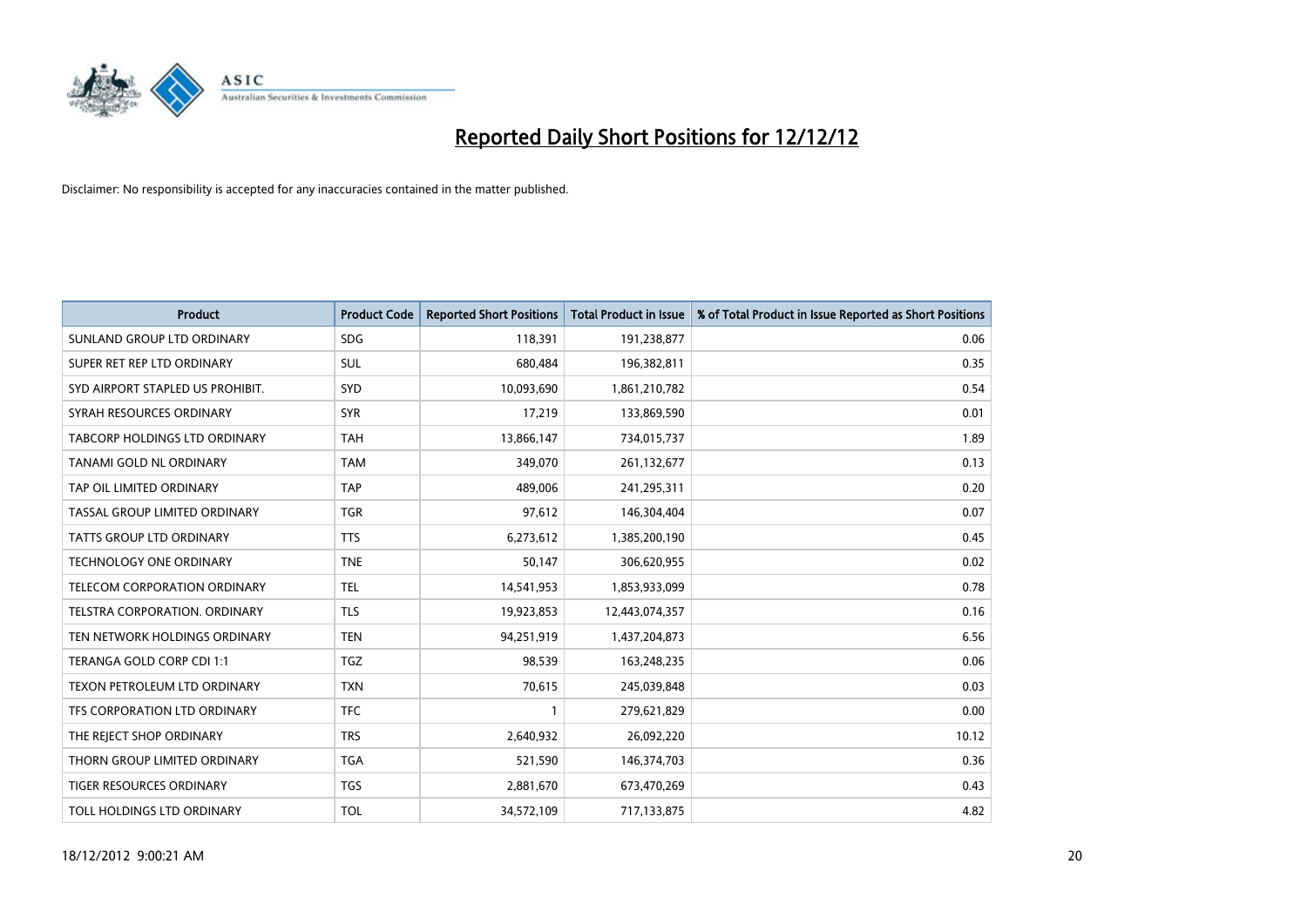

| <b>Product</b>                         | <b>Product Code</b> | <b>Reported Short Positions</b> | <b>Total Product in Issue</b> | % of Total Product in Issue Reported as Short Positions |
|----------------------------------------|---------------------|---------------------------------|-------------------------------|---------------------------------------------------------|
| TOX FREE SOLUTIONS ORDINARY            | <b>TOX</b>          | 629,100                         | 115,989,858                   | 0.54                                                    |
| TPG TELECOM LIMITED ORDINARY           | <b>TPM</b>          | 2,869,762                       | 793,808,141                   | 0.36                                                    |
| <b>TRADE ME GROUP ORDINARY</b>         | <b>TME</b>          | 99,224                          | 396,017,568                   | 0.03                                                    |
| TRANSFIELD SERVICES ORDINARY           | <b>TSE</b>          | 6,988,402                       | 512,457,716                   | 1.36                                                    |
| <b>TRANSPACIFIC INDUST, ORDINARY</b>   | <b>TPI</b>          | 2,491,282                       | 1,578,556,067                 | 0.16                                                    |
| TRANSURBAN GROUP TRIPLE STAPLED SEC.   | <b>TCL</b>          | 7,425,310                       | 1,461,665,097                 | 0.51                                                    |
| TREASURY WINE ESTATE ORDINARY          | <b>TWE</b>          | 18,733,544                      | 647,227,144                   | 2.89                                                    |
| TROY RESOURCES LTD ORDINARY            | <b>TRY</b>          | 11,489                          | 91,318,649                    | 0.01                                                    |
| UGL LIMITED ORDINARY                   | UGL                 | 6,819,561                       | 166,315,038                   | 4.10                                                    |
| <b>UXC LIMITED ORDINARY</b>            | <b>UXC</b>          | 1,446,104                       | 308,056,885                   | 0.47                                                    |
| <b>VENTURE MINERALS ORDINARY</b>       | <b>VMS</b>          | 327,760                         | 287,320,170                   | 0.11                                                    |
| <b>VIRGIN AUS HLDG LTD ORDINARY</b>    | <b>VAH</b>          | 39,236,591                      | 2,455,775,111                 | 1.60                                                    |
| VITERRA INC CDI 1:1                    | <b>VTA</b>          | 10                              | 68,629,939                    | 0.00                                                    |
| <b>VOCUS COMMS LTD ORDINARY</b>        | <b>VOC</b>          | 69,199                          | 77,111,341                    | 0.09                                                    |
| <b>WATPAC LIMITED ORDINARY</b>         | <b>WTP</b>          | 8,701                           | 184,332,526                   | 0.00                                                    |
| <b>WDS LIMITED ORDINARY</b>            | <b>WDS</b>          | 7                               | 144,740,614                   | 0.00                                                    |
| WEBIET LIMITED ORDINARY                | <b>WEB</b>          | 393,073                         | 71,065,929                    | 0.55                                                    |
| <b>WESFARMERS LIMITED ORDINARY</b>     | <b>WES</b>          | 26,315,099                      | 1,006,645,953                 | 2.61                                                    |
| WESFARMERS LIMITED PARTIALLY PROTECTED | <b>WESN</b>         | 29,509                          | 150,547,645                   | 0.02                                                    |
| WESTERN AREAS NL ORDINARY              | <b>WSA</b>          | 12,017,559                      | 192,893,794                   | 6.23                                                    |